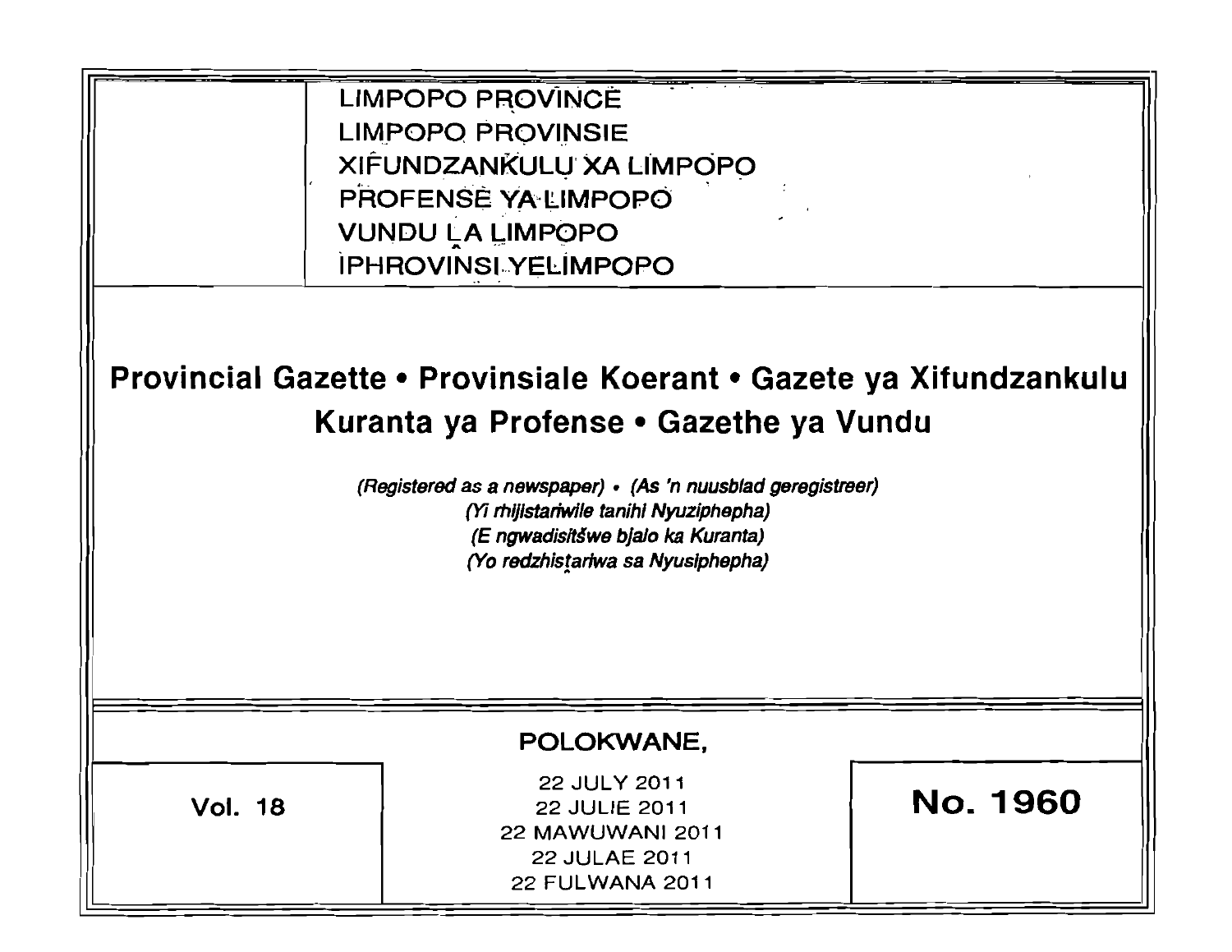#### **IMPORTANT NOTICE**

**The Government Printing Works will not be held responsible for faxed documents not received due to errors on the fax machine or faxes received which are unclear or incomplete. Please be advised that an "OK" slip, received from a fax machine, will not be accepted as proof that documents were received by the GPW for printing. If documents are faxed to the GPW it will be the sender's responsibility to phone and confirm that the documents were received in good order.** 

**Furthermore the Government Printing Works will also not be held responsible for cancellations and amendments which have not been done on original documents received from clients.** 

### **CONTENTS • INHOUD**

| No. |                                                                                                         | Page<br>No. | Gazette<br>No. |
|-----|---------------------------------------------------------------------------------------------------------|-------------|----------------|
|     | <b>GENERAL NOTICES • ALGEMENE KENNISGEWINGS</b>                                                         |             |                |
| 167 | Town-planning and Townships Ordinance (15/1986): Establishment of township: Modjadjiskloof Extension 16 | 8           | 1960           |
| 167 | Ordonnansie op Dorpsbeplanning en Dorpe (15/1986): Stigting van dorp: Modjadjiskloof-uitbreiding 16     | 8           | 1960           |
| 168 | Town-planning and Townships Ordinance (15/1986): Establishment of township: Polokwane Extension 121     | 18          | 1960           |
|     | 168 Ordonnansie op Dorpsbeplanning en Dorpe (15/1986): Stigting van dorp: Polokwane-uitbreiding 121     | 18          | 1960           |
| 169 |                                                                                                         | 9           | 1960           |
|     |                                                                                                         | 9           | 1960           |
| 170 | Town-planning and Townships Ordinance (15/1986): Polokwane/Perskebult Amendment Scheme 248              | 9           | 1960           |
|     |                                                                                                         | 10          | 1960           |
| 171 |                                                                                                         | 10.         | 1960.          |

| 168 | Ordonnansie op Dorpsbeplanning en Dorpe (15/1986): Stigting van dorp: Polokwane-uitbreiding 121                   | 18 | 1960 |
|-----|-------------------------------------------------------------------------------------------------------------------|----|------|
| 169 |                                                                                                                   | 9  | 1960 |
| 169 |                                                                                                                   | 9  | 1960 |
| 170 | Town-planning and Townships Ordinance (15/1986): Polokwane/Perskebult Amendment Scheme 248                        | 9  | 1960 |
| 170 | Ordonnansie op Dorpsbeplanning en Dorpe (15/1986): Polokwane/Perskebult-wysigingskema 248                         | 10 | 1960 |
| 171 |                                                                                                                   | 10 | 1960 |
| 171 |                                                                                                                   | 10 | 1960 |
| 172 | Removal of Restrictions Act (84/1967): Removal of title conditions: Part of Portion 9, Farm Roodepoort 744 LS     | 11 | 1960 |
| 172 | Wet op Opheffing van Beperkings (84/1967): Opheffing van titelvoorwaardes: Gedeelte 9, plaas Roodepoort 744 LS    | 11 | 1960 |
| 173 | Development Facilitation Act, 1995 (Establishment of a land development area: Remaining Extent of the farm        | 20 | 1960 |
| 173 | Wet op Ontwikkelingsfasilitering, 1995: Vestiging van 'n grondontwikkelingsgebied: Resterende Gedeelte van die    | 22 | 1960 |
| 174 |                                                                                                                   | 11 | 1960 |
| 174 |                                                                                                                   | 12 | 1960 |
| 175 |                                                                                                                   | 12 | 1960 |
| 175 |                                                                                                                   | 12 | 1960 |
| 176 |                                                                                                                   | 13 | 1960 |
| 176 |                                                                                                                   | 13 | 1960 |
| 177 |                                                                                                                   | 13 | 1960 |
| 177 |                                                                                                                   | 14 | 1960 |
| 178 |                                                                                                                   | 14 | 1960 |
| 178 | Ordonnansie op die Verdeling van Grond (20/1986): Verdeling van grond: Gedeelte 38, plaas Olifantspoortje 319 KT. | 14 | 1960 |
| 179 | Town-planning and Townships Ordinance (15/1986): Makhado Amendment Schemes 18, 19 and 20                          | 15 | 1960 |
| 179 | Ordonnansie op Dorpsbeplanning en Dorpe (15/1986): Makhado: Wysigingskemas 18, 19 en 20                           | 15 | 1960 |
| 180 |                                                                                                                   | 16 | 1960 |
| 180 |                                                                                                                   | 16 | 1960 |
| 182 | Development Facilitation Act (67/1995): Approval of development application: Portion 99, farm Bospoort 450 KR     | 17 | 1960 |
| 183 | Ordonnansie op Dorpsbeplanning en Dorpe (15/1986): Remainder of farm Klapperrandje 394 KQ                         | 17 | 1960 |
|     |                                                                                                                   |    |      |

### **LOCAL AUTHORITY NOTICES· PLAASLIKE** BESTUURSKENNISGEWINGS

|     | 254 Town-planning and Townships Ordinance (15/1986): Lephalale Local Municipality: Declaration as an approved | 24 | 1960 |
|-----|---------------------------------------------------------------------------------------------------------------|----|------|
| 255 | Town-planning and Townships Ordinance (15/1986): Polokwane Municipallity: Polokwane/Perskebult Amendment      |    | 1960 |
|     |                                                                                                               |    |      |
|     |                                                                                                               |    | 1960 |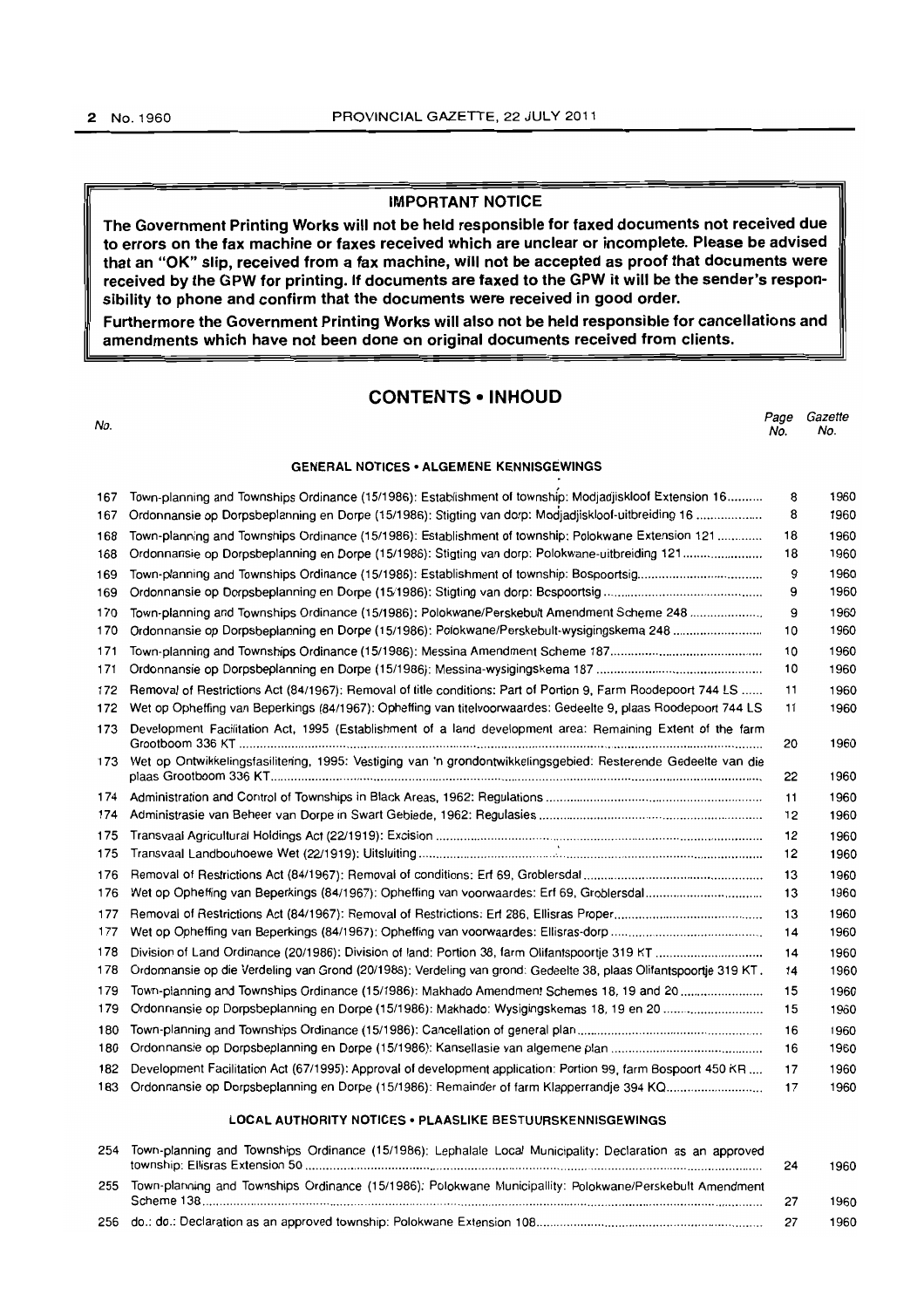| <b>IMPORTANT NOTICE</b>                                                                                                                                               |                                            |  |
|-----------------------------------------------------------------------------------------------------------------------------------------------------------------------|--------------------------------------------|--|
| The                                                                                                                                                                   |                                            |  |
|                                                                                                                                                                       | <b>Limpopo Provincial Gazette Function</b> |  |
|                                                                                                                                                                       | will be transferred to the                 |  |
|                                                                                                                                                                       | Government Printer in Pretoria             |  |
|                                                                                                                                                                       | as from 1 November 2004                    |  |
| <b>NEW PARTICULARS ARE AS FOLLOWS:</b>                                                                                                                                |                                            |  |
| <b>Physical address:</b>                                                                                                                                              | Postal address:                            |  |
| <b>Government Printing Works</b><br>149 Bosman Street<br>Pretoria                                                                                                     | Private Bag X85<br>Pretoria<br>0001        |  |
| New contact persons: Louise Fourie Tel.: (012) 334-4686<br>Mrs H. Wolmarans Tel.: (012) 334-4591                                                                      |                                            |  |
| Fax number: (012) 323-8805                                                                                                                                            |                                            |  |
| E-mail address: hester.wolmarans@gpw.gov.za<br>louise.fourie@gpw.gov.za                                                                                               |                                            |  |
| Contact person for subscribers:                                                                                                                                       |                                            |  |
| Mrs J. Wehmeyer Tel.: (012) 334-4753<br>Fax.: (012) 323-9574                                                                                                          |                                            |  |
| This phase-in period is to commence from 15 October 2004 (suggest date of advert)<br>and notice comes into operation as from 1 November 2004.                         |                                            |  |
| Subscribers and all other stakeholders are advised to send their advertisements<br>directly to the Government Printing Works, two weeks before the 1st November 2004. |                                            |  |
| In future, adverts have to be paid in advance<br>before being published in the Gazette.                                                                               |                                            |  |
| <b>Advertising Manager</b>                                                                                                                                            |                                            |  |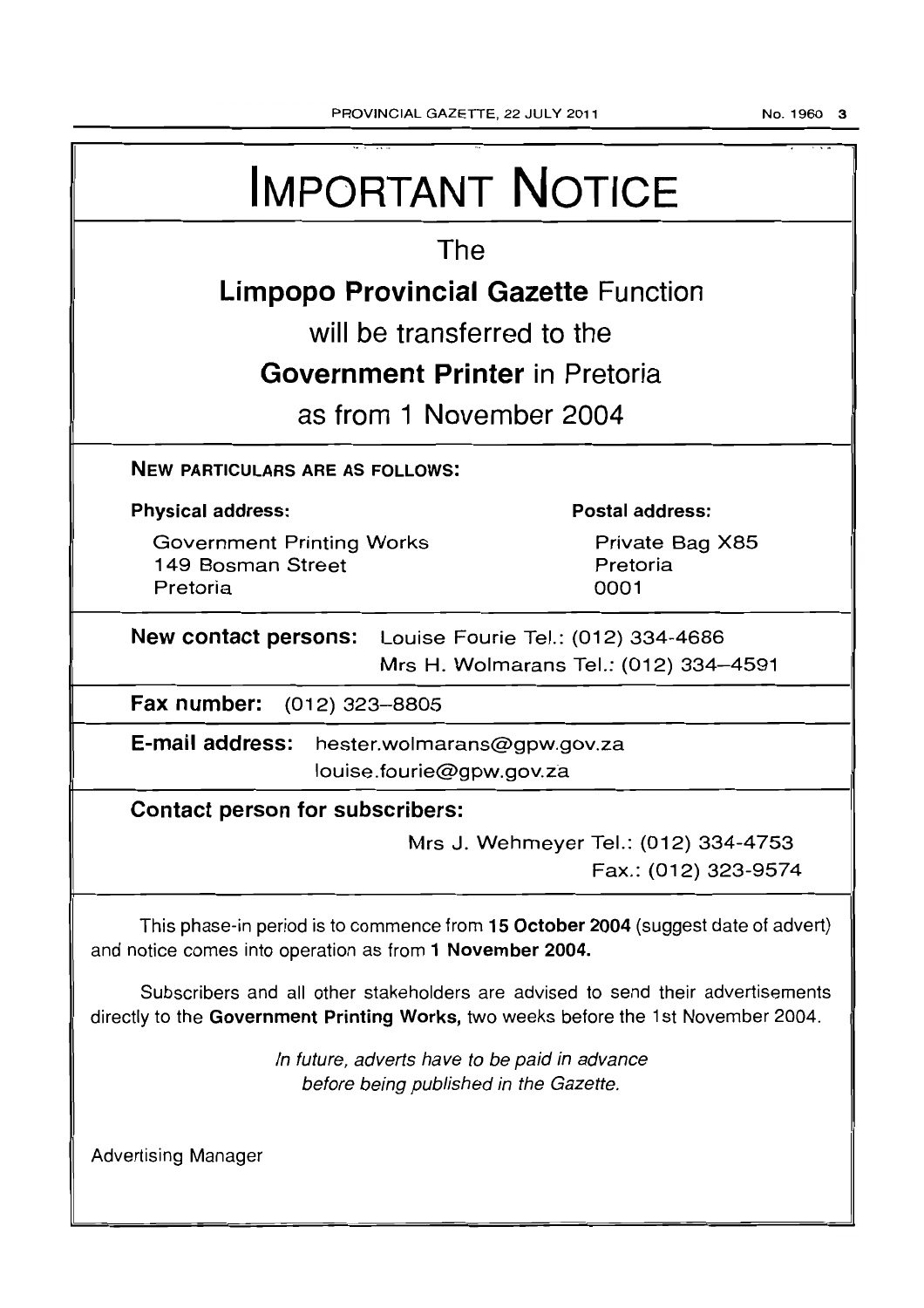IT IS THE CLIENTS RESPONSIBILITY TO ENSURE THAT THE CORRECT AMOUNT IS PAID AT THE CASHIER OR DEPOSITED INTO THE GOVERNMENT PRINTING WORKS BANK ACCOUNT AND ALSO THAT THE REQUISITION/COVERING LETTER TOGETHER WITH THE ADVERTISEMENTS AND THE PROOF OF DEPOSIT REACHES THE GOVERNMENT PRINTING WORKS IN TIME FOR INSERTION IN THE PROVINCIAL GAZETTE.

No ADVERTISEMENTS WILL BE PLACED WITHOUT PRIOR PROOF OF PRE-PAYMENT.

|                                                                        | 1/4 page R 229.40<br>Letter Type: Arial<br>Size: 10<br>Line Spacing: At:<br>Exactly<br>11pt           |
|------------------------------------------------------------------------|-------------------------------------------------------------------------------------------------------|
| <b>TAKE NOTE OF</b><br>THE NEW TARIFFS<br><b>WHICH ARE</b>             | $\frac{1}{2}$ page R 458.75<br>Letter Type: Arial<br>Size: 10<br>Line Spacing: At:<br>Exactly<br>11pt |
| <b>APPLICABLE</b><br>$\mid$ FROM THE 1ST OF $\mid$<br><b>JUNE 2011</b> |                                                                                                       |
|                                                                        | $\frac{3}{4}$ page R 688.15<br>Letter Type: Arial<br>Size: 10<br>Line Spacing: At:<br>Exactly<br>11pt |
|                                                                        | Full page R 917.55                                                                                    |
|                                                                        | Letter Type: Arial<br>Size: 10<br>Line Spacing: At:<br>Exactly<br>11pt                                |

CUPDODIDTION: D. 200.00 DED VEAR / R. 017 55 DER RAGE - 25CM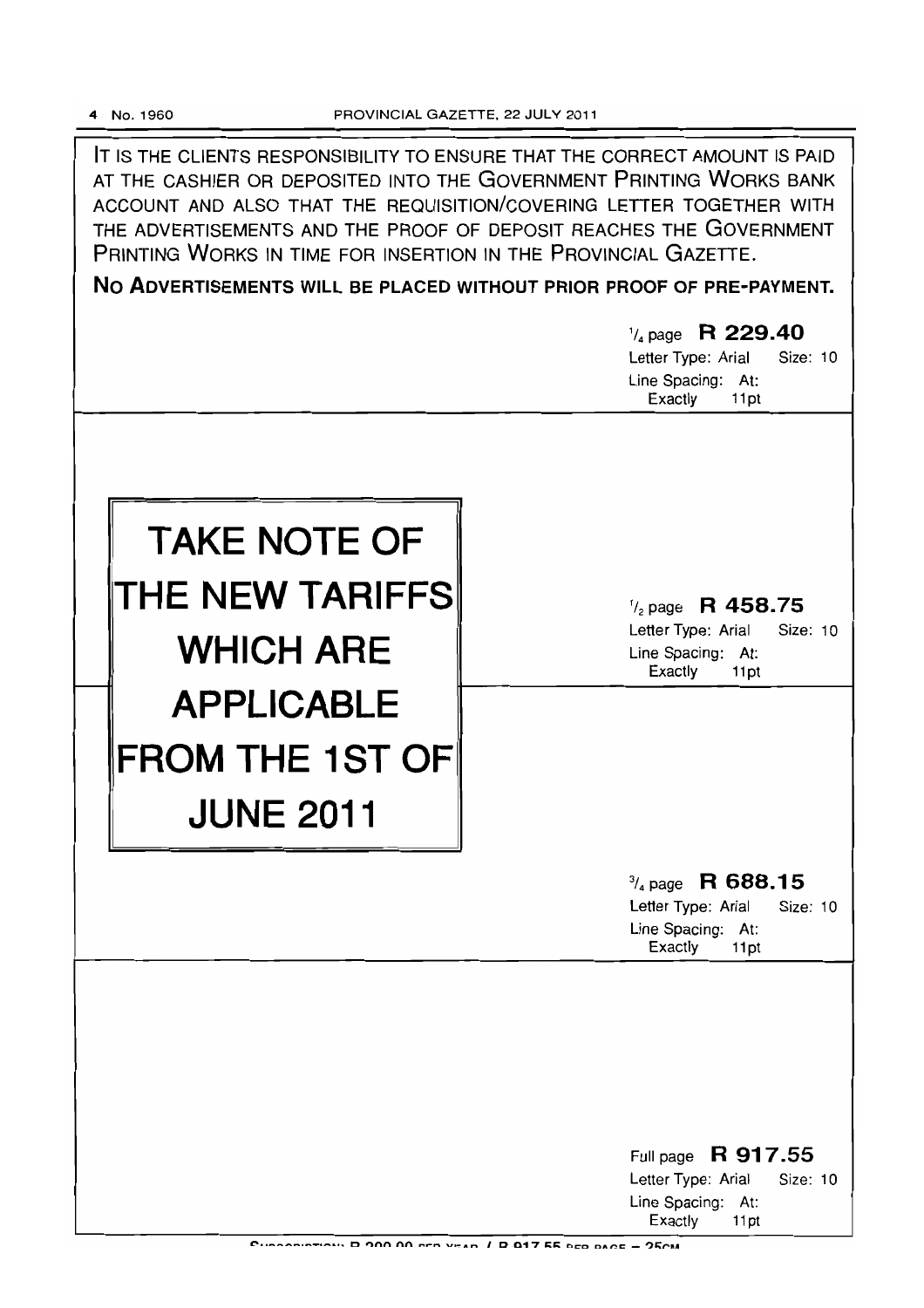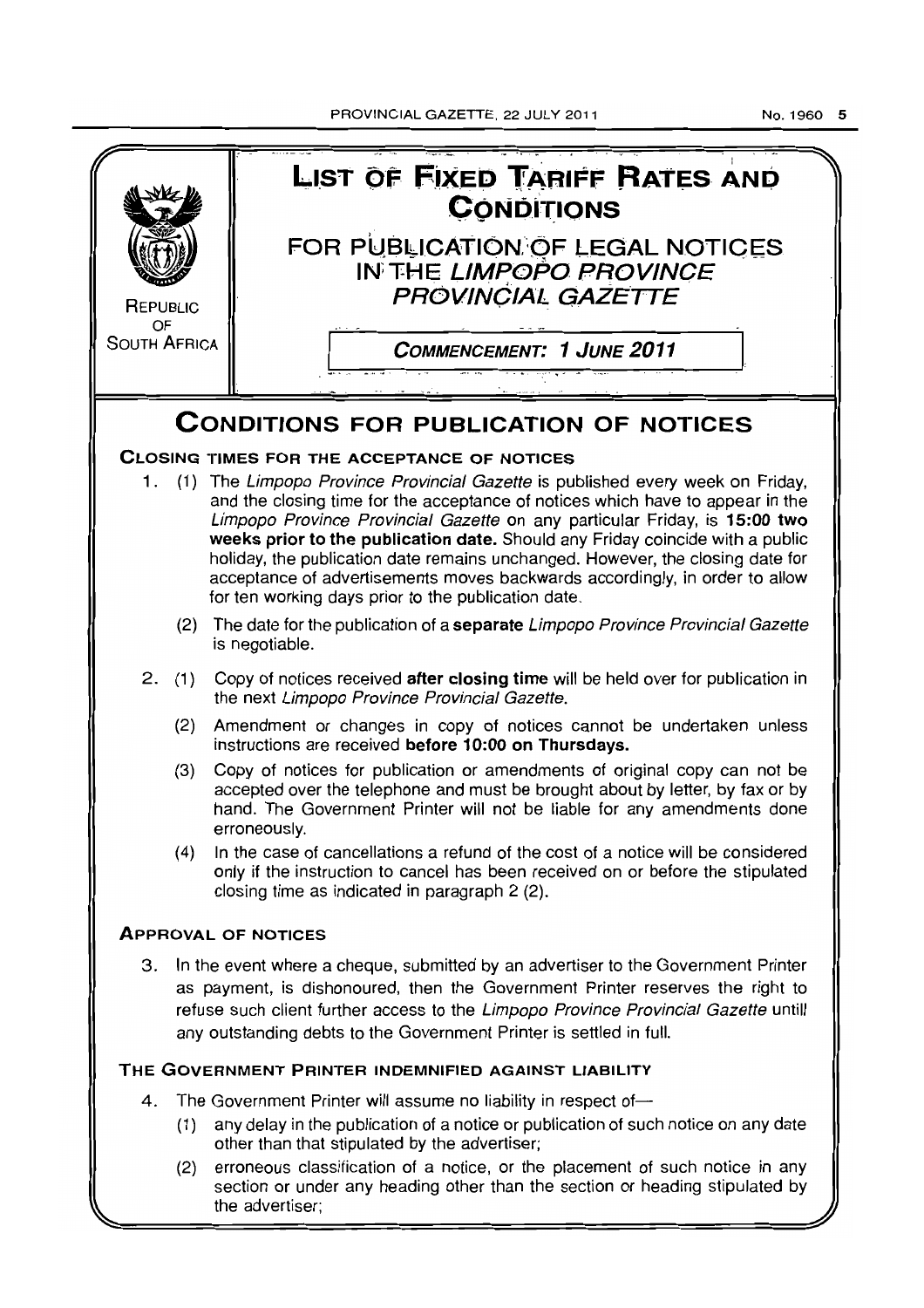(3) any editing, revision, omission, typographical errors or errors resulting from faint or indistinct copy,

### LIABILITY OF ADVERTISER

5. Advertisers will be held liable for any compensation and costs arising from any action which may be instituted against the Government Printer in consequence of the publication of any notice.

### **COPY**

- 6. Copy of notices must be typed on one side of the paper only and may not constitute part of any covering letter or document.
- 7. At the top of any copy, and set well apart from the notice, the following must be stated:

Where applicable

- (1) The heading under which the notice is to appear,
- (2) The cost of publication applicable to the notice, in accordance with the "Word Count Table",

### PAYMENT OF COST

- 9. With effect from 1 NOVEMBER 2004 no notice will be accepted for publication unless the cost of the insertion(s) is prepaid in CASH or by CHEQUE or POSTAL ORDERS. It can be arranged that money can be paid into the banking account of the Government Printer, in which case the deposit slip accompanies the advertisement before publication thereof.
- 10. (1) The cost of a notice must be calculated by the advertiser in accordance with the word count table.
	- (2) Where there is any doubt about the cost of publication of a notice, and in the case of copy, an enquiry, accompanied by the relevant copy, should be addressed to the Advertising Section, Government Printing Works, Private Bag X85, Pretoria, 0001 [Fax: (012) 323-8805], before publication.
- 11. Overpayment resulting from miscalculation on the part of the advertiser of the cost of publication of a notice will not be refunded, unless the advertiser furnishes adequate reasons why such miscalculation occurred. In the event of underpayments, the difference will be recovered from the advertiser, and the notice(s) will not be published until such time as the full cost of such publication has been duly paid in cash or by cheque or postal orders, or into the banking account.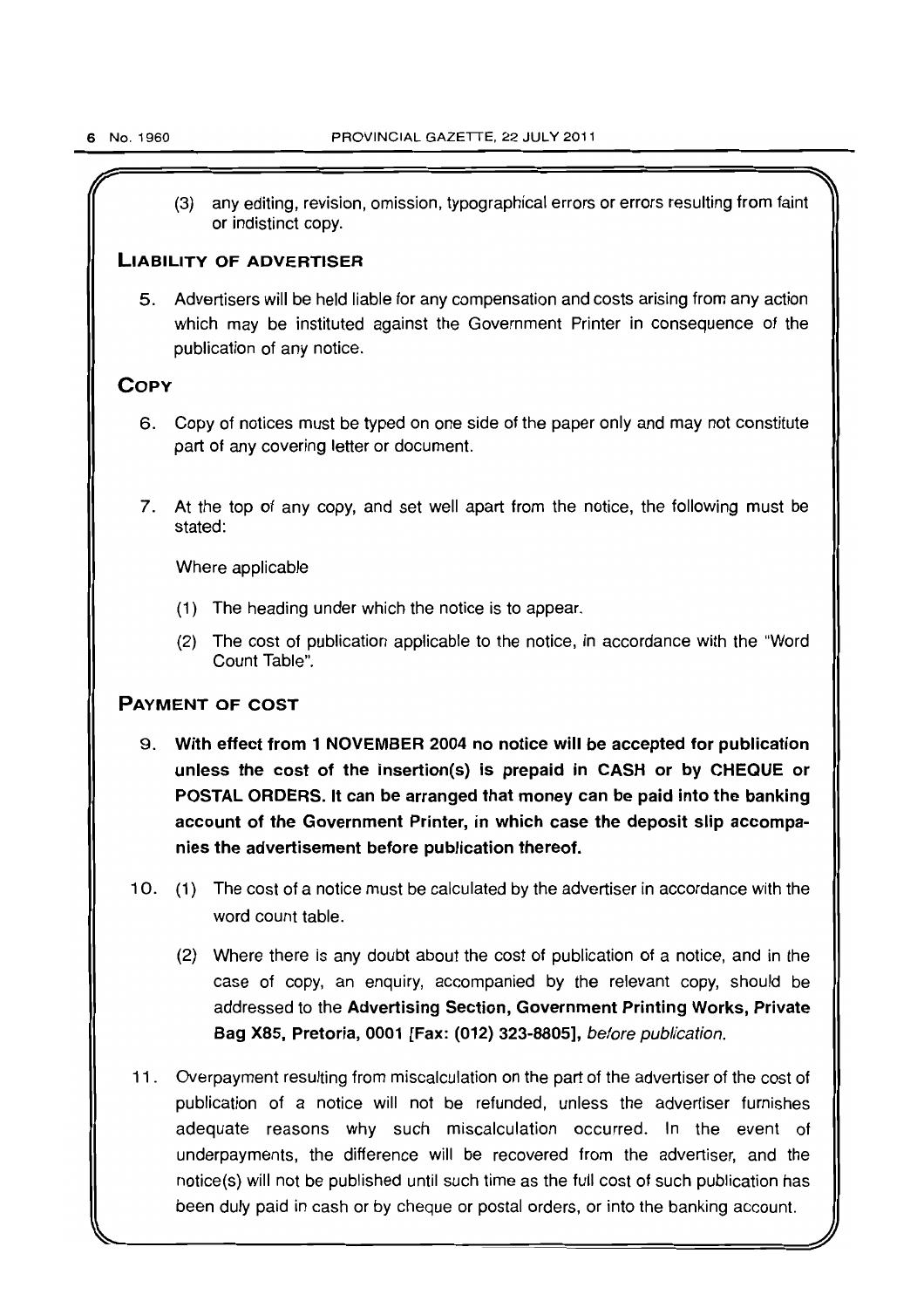- 12. In the event of a notice being cancelled, a refund will be made only if no cost regarding the placing of the notice has been incurred by the Government Printing **Works**
- 13. The Government Printer reserves the right to levy an additional charge in cases where notices, the cost of which has been calculated in accordance with the Word Count Table, are subsequently found to be excessively lengthy or to contain overmuch or complicated tabulation.

### PROOF OF PUBLICATION

14. Copies of the Limpopo Province Provincial Gazette which may be required as proof of publication, may be ordered from the Government Printer at the ruling price. The Government Printer will assume no liability for any failure to post such Limpopo Province Provincial Gazette(s) or for any delay in despatching it/them.

# **GOVERNMENT PRINTERS BANK ACCOUNT PARTICULARS**

Bank:

ABSA

BOSMAN STREET

Account No.: 4057114016

Branch code: 632005

Reference No.: 00000049

Fax No.: (012) 323 8805

### Enquiries:

| Mrs. L. Fourie    | Tel.: (012) 334-4686 |
|-------------------|----------------------|
| Mrs. H. Wolmarans | Tel.: (012) 334-4591 |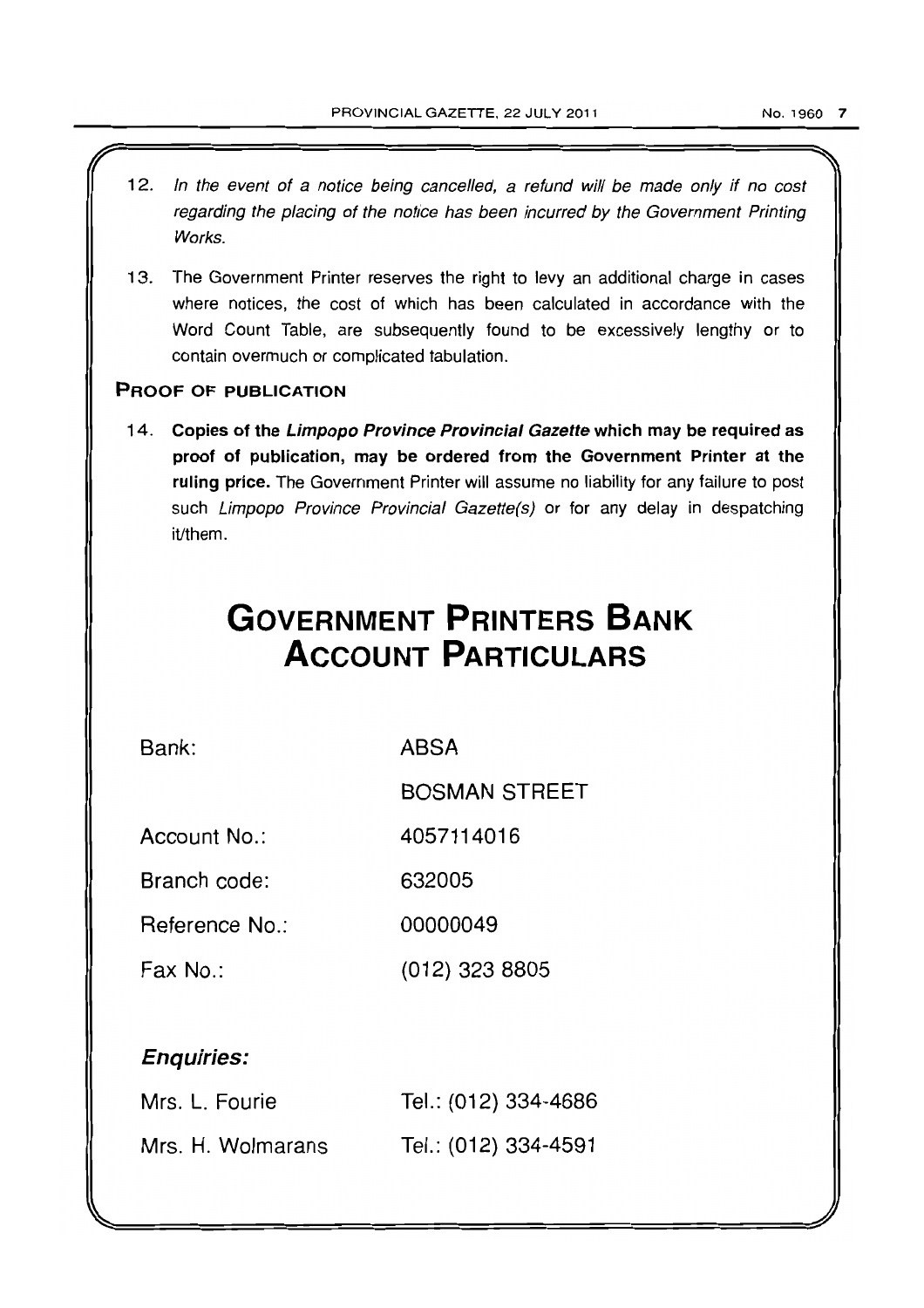# GENERAL NOTICES • ALGEMENE KENNISGEWINGS

### GENERAL NOTICE 167 OF 2011

GREATER LETABA MUNICIPALITY

#### NOTICE OF APPLICATION FOR ESTABLISHMENT OF TOWNSHIP

Khosa Development Specialists (The Land Development Applicant), hereby gives notice in terms of section 96 (1) of the Town-planning and Townships Ordinance, 1986 (Ordinance 15 of 1986), that has lodged an application to establish the township referred to in the Annexure hereto.

Particulars of the application will lie for inspection during normal office of the Manager: Spatial Planning and Land Use Management, Greater Letaba Municipality, Botha Street, Civic Centre, Modjadjiskloof, for a period of 28 days from 15 July 2011.

Objections to or representations in respect of the application must be lodged with or made in writing and in duplicate to the Municipal Manager at the above address or at PO Box 36, Modjadjiskloof, 0835, within a period of 28 days from 15 July 2011.

### ANNEXURE

### Name of the township: Modjadjiskloof Extension 16.

Full name of the applicant: Khosa Development Specialists.

Number of Erven in the proposed township (land use rights to be controlled under Greater Letaba Land Use Management Scheme 2008):

"Residential 1" (192 Erven of 18.04 ha in extent).

"Special" (01 Erf of  $\pm$  0.53 ha in extent for the purpose of a Lodge).

"Municipal" (01 Erf ± 0.71 in Extent for the purpose of Community Hall) and

·Public Open Space" (09 Erven of ± 7.56 ha in extent).

Description of the land on which township is to be established: Portion 15 of the Farm Vrystaat 437 LT, Limpopo Province. Situation of proposed township: The proposed township is situated approximately 3 km north of the Modjadjiskloof CBD. Name of applicant: Khosa Development Specialists.

Address: PO Box 727, Bendor Park, 0713. Tel: (015) 297-5433. Fax: 086 600 7119.

### ALGEMENE KENNISGEWING 167 VAN 2011

**-**

### GROTER LETABA MUNISIPALITEIT

#### KENNISGEWING VAN AANSOEK OM STIGTING VAN DORP

Khosa Development Specialists, gee hiermee ingevolge artikel 96 (1) van die Ordonnansie op Dorpsbeplanning en Dorpe, 1986 (Ordonnansie 15 van 1986). dal het 'n aansoek geloods kennis dat 'n aansoek om die dorp in die Bylae hierby genoem.

Besonderhede van die aansoek lê ter insae gedurende gewone kantoorure by die kantoor van die Bestuurder: Ruimtelike Beplanning en Grondgebruiksbeheer, Groter Letaba Munisipaliteit, Bothastraat, Westelike Vleuel, Burgersentrum, Modjadjiskloof. vir 'n Iydperk van 28 dae vanaf 15 Julie 2011.

Besware teen of vertoë ten opsigte van die aansoek moet binne 'n tydperk van 28 dae vanaf 15 Julie 2011, skriftelik en in tweevoud by of tot die Munisipale Bestuurder by bovermelde adres of by Posbus 36, Modjadjiskloof, 0835, ingedien of gerig word.

### BYLAE

Naam van die dorp: Modjadjiskloof Extension 16.

Volle naam van die aansoeker: Khosa Development Specialists.

Aanlal erwe in voorgestelde dorp (grondgebruiksregte om beheer te word onder Groter Letaba-dorpsbeplannings Skema, 2008):

"ResidensieeI1" (192 Erwe van 18.04 ha groot).

·Spesiaal" (01 Ert van ± 0.63 ha groot).

"Munisipaal" (01 Erf ± 0.71 ha grool) en

"Public Oopruimte" (09 Erf van ± 7.56 ha eenhede).

Beskrywing van grond waarop dorp gestig staan te word: Gedeelte 15 van die plaas Vrystaat 437 LT, Limpopo Provinsie. Ugging van voorgestelde dorp: Die dorp is ongeveer 3 km noord van die Modjadjiskloof SBG.

Naam van applikant: Khosa Development Specialists.

Adres: Posbus 727, Bendor Park, 0713. Tet: (015) 297-5433. Faks: 086 600 7119.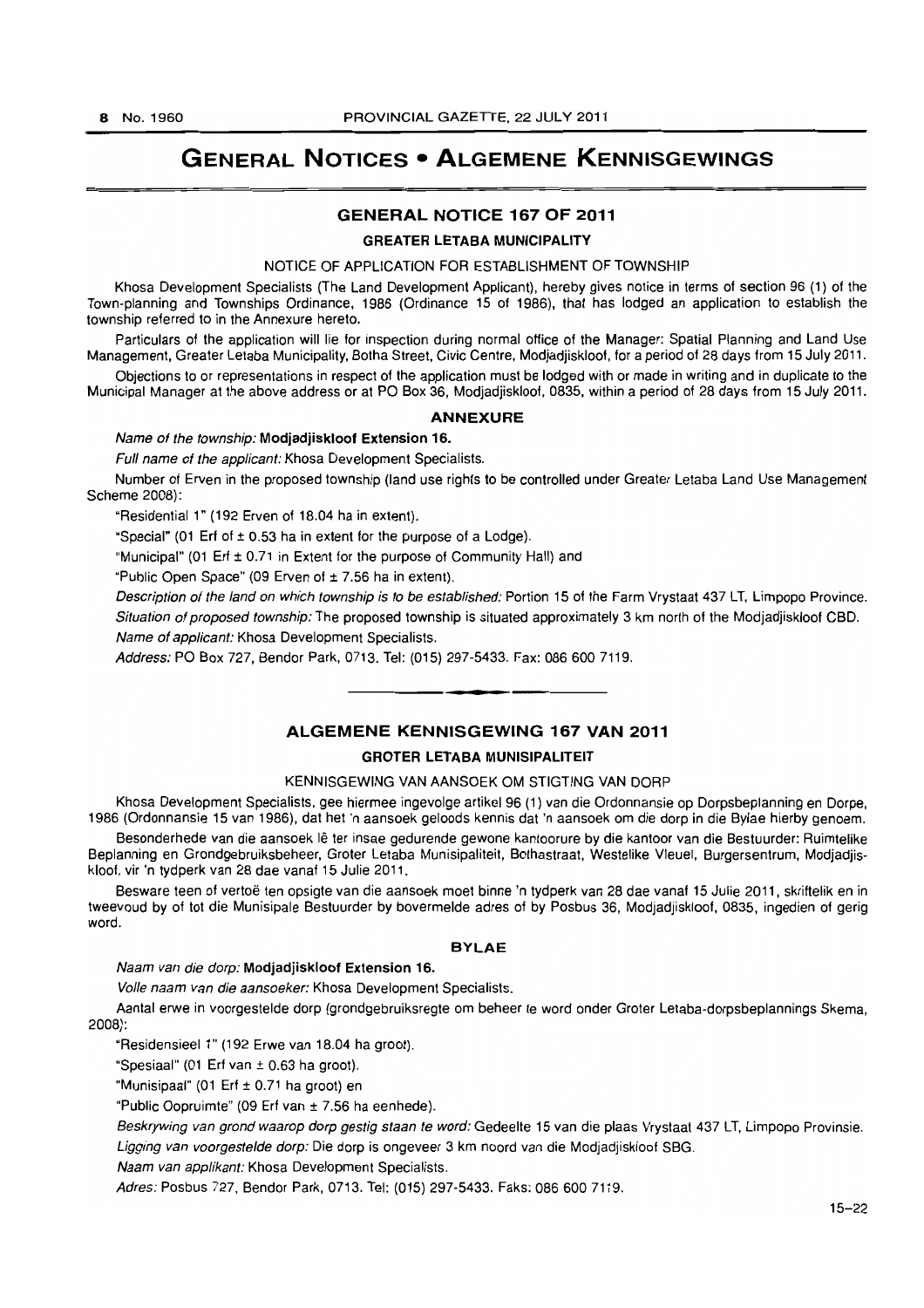### **GENERAL NOTICE 169 OF 2011**

#### NOTICE OF APPLICATION FOR ESTABLISHMENT OF A TOWNSHIP

The Bela-Bela Municipality, hereby gives notice in terms of section 69 (6) (a) of the Town-planning and Townships Ordinance, 1986 (Ordinance 15 of 1986), that township referred to in the Annexure hereto, has been received by it.

Particulars of the application will lie for inspection during normal office hours at the office of the Head Administration, Municipal Offices, Chris Hani Street. Bela-Bela, for a period of 28 days from 15 July 2011.

Objections to or representations in respect of the application must be lodged with or made in writing and in duplicate to the Head of Administration at the above address or at Private Bag X1609, Bela-Bela, within a period of 28 days from 15 July 2011.

#### **ANNEXURE**

Name of township: Bospoortsig.

Full name of applicant: Bur Lanka Boerdery.

Number of erven in proposed township: Residential 1: 4, Road: 1:

Description of land on which township is to be established: Portion 70 of the Farm Bospoort 450 K.R., Bela-Bela, Limpopo Province.

Location of proposed township: North of Bela-Bela.

Remarks: Proposed Township will be a Private Township. **-.** 

### **ALGEMENE KENNISGEWING 169 VAN 2011**

#### KENNISGEWING VAN AANSOEK OM STIGTING VAN DORP

Die Bela-Bela Munisipaliteit. gee hiermee ingevolge artikel 69 (6) (a) van die Ordonnansie op Dorpsbeplanning en Dorpe. 1986 (Ordonnansie 15 van 1986), kennis dat 'n aansoek om die dorp in die Bylae hierby genoem. te stig deur hom ontvang is.

Besonderhede van die aansoek lê ter insae gedurende gewone kantoorure by die kantoor van die Hoof Administrasie, Munisipale Kantore, Chris Hanistraat, Bela-Bela, vir 'n tydperk van 28 dae vanaf 15 Julie 2011.

Besware teen of vertoë ten opsigte van die aansoek moet binne 'n tydperk van 28 dae vanaf 15 Julie 2011, skriftelik en in tweevoud by of tot die Hoof Administrasie by bovermelde adres of by Privaatsak X1609, Bela-Bela (posadres), ingedien of gerig word.

### **BYLAE**

Naam van dorp: Bospoortsig.

Volle naam van aansoeker: Bur Lanka Boerdery.

Aantal erwe in voorgestelde dorp: Residensieel 1: 4, Pad: 1.

Beskrywing van grond waarop dorp gestig staan te word: Gedeelte 70 van die plaas Bospoort 450 K.R., Bela-Bela, Limpopo Provinsie.

Ligging van voorgestelde dorp: Noord van Bela-Bela.

Opmerkings: Voorgestelde dorp sal 'n privaat dorp wees.

15-22

### **GENERAL NOTICE 170 OF 2011**

### POLOKWANE/PERSKEBULT AMENDMENT SCHEME 248

NOTICE OF APPLICATION FOR THE AMENDMENT OF THE POLOKWANE/PERSKEBULT TOWN-PLANNING SCHEME, 2007, IN TERMS OF SECTION 56 (1) (b) (i) OF THE TOWN-PLANNING AND TOWNSHIPS ORDINANCE, 1986 (ORDINANCE No. 15 OF 1986)

I, Isaiah Madisha of Mavona and Associates Development Consultants, being the authorized agent of the owner of the erven mentioned below. hereby give notice in terms of section 56 (1) (b) (i) of the Town-planning and Townships Ordinance, 1986 (Ordinance No. 15 of 1986), that I have applied to the Polokwane Municipality, for the amendment of the town-planning scheme, known as the Polokwane/Perskebult Town-planning Scheme, 2007, to rezone the properties described as: Erven 549 and 550, Bendor Township, from "Residential 1" to "Residential 2" as well as a relaxation in terms of clause 21 of the mentioned town-planning scheme, to allow 44 units/ha, to allow 13 units.

Particulars of the application will lie for inspection during normal office hours at the office of the Manager: Spatial Planning and Land Use Management, First Floor, Civic Centre, Landdros Maré Street, Polokwane, for a period of 28 days from 15 July 2011-

Objections to or representations in respect of the application must be lodged with or made in writing to the Municipal Manager at the above address or at PO Box 111, Polokwane, 0700, within a period of 28 days from 15 July 2011.

Address of agent: Mavona and Associates Development Consultants, PO Box 727, Bendor Park, 0713. Tel: (015) 297·5433 and Fax: 086 600 7119.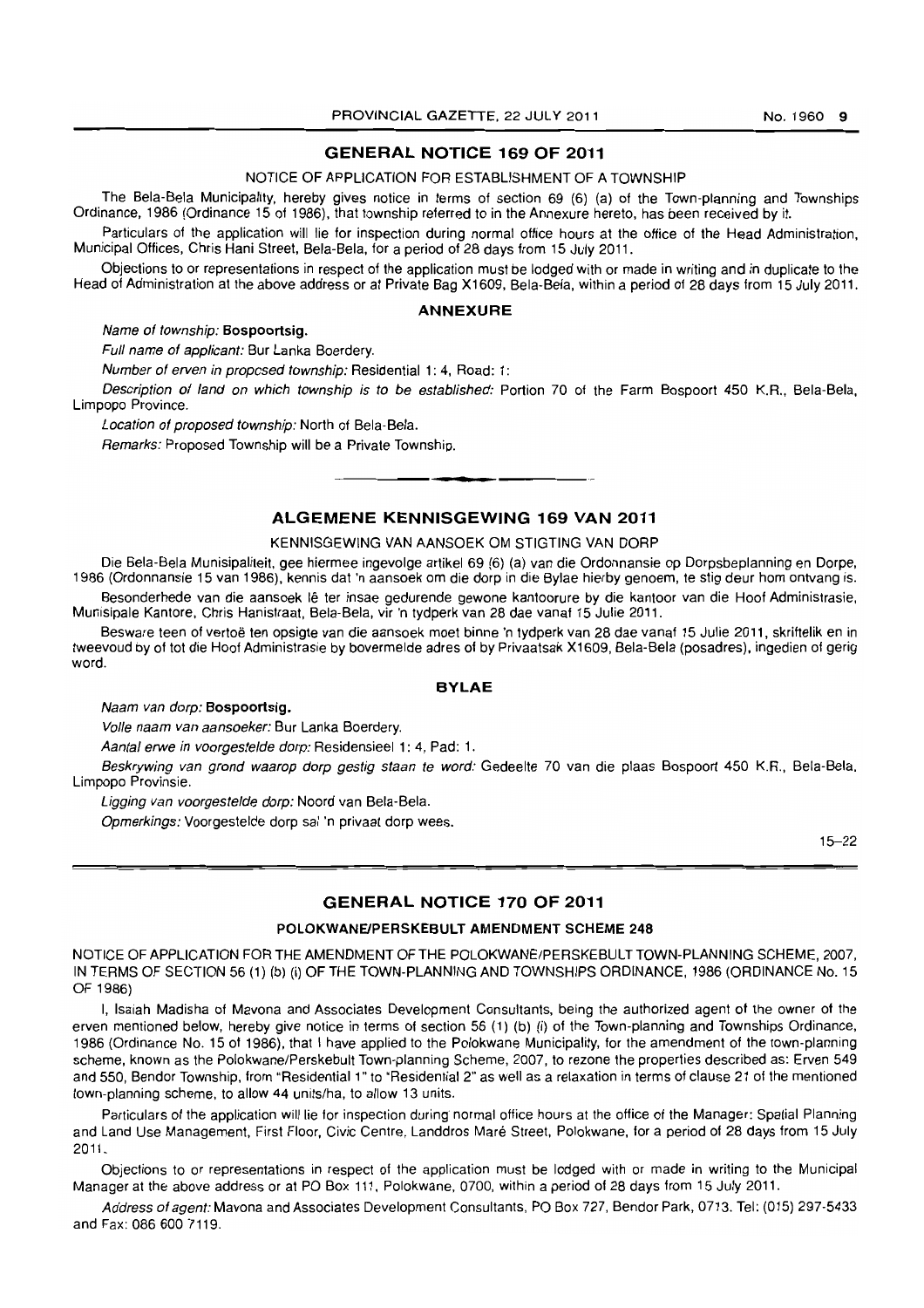### **ALGEMENE KENNISGEWING 170 VAN 2011**

### **POLOKWANEIPERSKEBULT·WYSIGINGSKEMA 248**

KENNISGEWING VAN DIE AANSOEK OM DIE WYSIGING VAN DIE POLOKWANEJPERSKEBULT-DORPSBEPLANNING-SKEMA, 2007, INGEVOLGE ARTIKEL 56 (1) (b) (i) VAN DIE ORDONNANSIE OP DORPSBEPLANNING EN DORPE, 1986 (ORDONNANSIE No. 15 VAN 1986)

Ek, Isaiah Madisha, van Mavona and Associates Development Consultants, synde die gemagtigde agent van die eienaar van die ondergenoemde erf, gee hiermee ingevolge artikel 56 (1) (b) (i) van die Ordonnansie op Dorpsbeplanning en Dorpe, 1986 (Ordonnansie 15 van 1986), kennis dat ek by die Polokwane Munisipaliteit aansoek gedoen het om die wysiging van die dorpsbeplanningskema, bekend as die Polokwane/Perskebult-dorpsbeplanningskema, 2007, deur die hersonering van die eiendomme beskryf soos: Erven 549 en 550, Bendor Township, vanaf "Residensieel 1" na "Residensieel 2" asook vir 'n verslapping in terme van klousule 21 van gemelde dorpsbeplanningskema om 44 eenhede/ha toe te laat--vir die oprigting van 13 woonstelle.

Besonderhede van die aansoek lê ter insae gedurende kantoorure by die kantoor van die Bestuurder: Ruimtelike Beplanning en Grondgebruikbestuur, Eerste Vloer, Burgersentrum, Landdros Marestraat, Polokwane, vir 'n tydperk van 28 dae vanaf 15 Julie 2011.

Besware teen of vertoë ten opsigte van die aansoek moet binne 'n tydperk van 28 dae vanaf 15 Julie 2011, skriftelik by of tot die Munisipale Bestuurder by bovermelde adres of by Posbus 111, Polokwane, 0700, ingedien of gerig word.

Adres van agent: Mavona and Associates Development Consultants, PO Box 727, Bendor Park, 0713. Tel: (015) 297-5433. en Faks: 086 600 7119.

15-22

### **GENERAL NOTICE 171 OF 2011**

### **MESSINA AMENDMENT SCHEME 187**

NOTICE OF APPLICATION FOR THE AMENDMENT OF THE TOWN·PLANNING SCHEME IN TERMS OF SECTION 56 OF THE TOWN-PLANNING AND TOWNSHIPS ORDINANCE, 1986 (ORDINANCE 15 OF 1986)

I, Pierre Danté Moelich, of the firm Plankonsult Incorporated, being the authorised agent of the owner, hereby give notice in terms of section 56 of the Town-planning and Townships Ordinance, 1986 (Ord. 15 of 1986), that I have applied to the Musina Local Municipality, for the amendment of the town-planning scheme, known as the Messina Town-planning Scheme, 1983, by the rezoning of Erf 1276, Messina Extension 6, from "Residential 1" to "Residential 4".

Particulars of the application will lie for inspection during normal office hours at the office of the Municipal Manager, Civic Centre, Murphy Street, Musina, for a period of 28 days from 15 July 2011.

Objections to or representations in respect of the application must be lodged with or made in writing to the Municipal Manager at the above address or at Private Bag X611, Musina, 0900, within a period of 28 days from 15 July 2011.

Address of agent: Plankonsult Incorporated, PO Box 72729, Lynnwood Ridge, 0040. Tel: (012) 993-5848. Fax: (012) 993-1292. E-mail: a-ms@plankonsult.co.za

Dates of publication: 15 July 2011 and 22 July 2011.

### **KENNISGEWING 171 VAN 2011**

**• •** 

### **MESSINA-WYSIGINGSKEMA 187**

KENNISGEWING VAN AANSOEK OM WYSIGING VAN DORPSBEPLANNINGSKEMA INGEVOLGE ARTIKEL 56 VAN DIE ORDONNANSIE OP DORPSBEPLANNING EN DORPE, 1986 (ORDONNANSIE 15 VAN 1986)

Ek, Pierre Dante Moelich, van die firma Plankonsult Ingelyf, synde die gemagtigde agent van die eienaar, gee hiermee ingevolge artikel 56 van die Ordonnansie op Dorpsbeplanning en Dorpe, 1986 (Ord. 15 van 1986), kennis dat ek by die Musina Plaaslike Munisipaliteit aansoek gedoen het om die wysiging van die dorpsbeplanningskema, bekend as Messinadorpsbeplanningskema, 1983, deur die hersonering van Erf 1276, Messina Uilbreiding 6, vanal "Residensieel 1" na "Residensieel 4".

Besonderhede van die aansoek lê ter insae gedurende gewone kantoorure by die kantoor van die Munisipale Bestuurder. Burgersentrum, Murphystraat, Musina, vir 'n tydperk van 28 dae vanaf 15 Julie 2011.

Besware teen of vertoë ten opsigte van die aansoek moet binne 'n tydperk van 28 dae vanaf 15 Julie 2011, skriftelik by of tot die Munisipale Bestuurder by bovermelde adres of by Privaatsak X611, Musina. 0090, ingedien of gerig word.

Adres van agent: Plankonsult Ingelyf, Posbus 72729, Lynnwoodrif, 0040, Tel: (012) 993-5848. Faks: (012) 993-1292. E-pos: a-ms@plankonsult.co.za

Datums van publikasie: 15 Julie 2011 en 22 Julie 2011.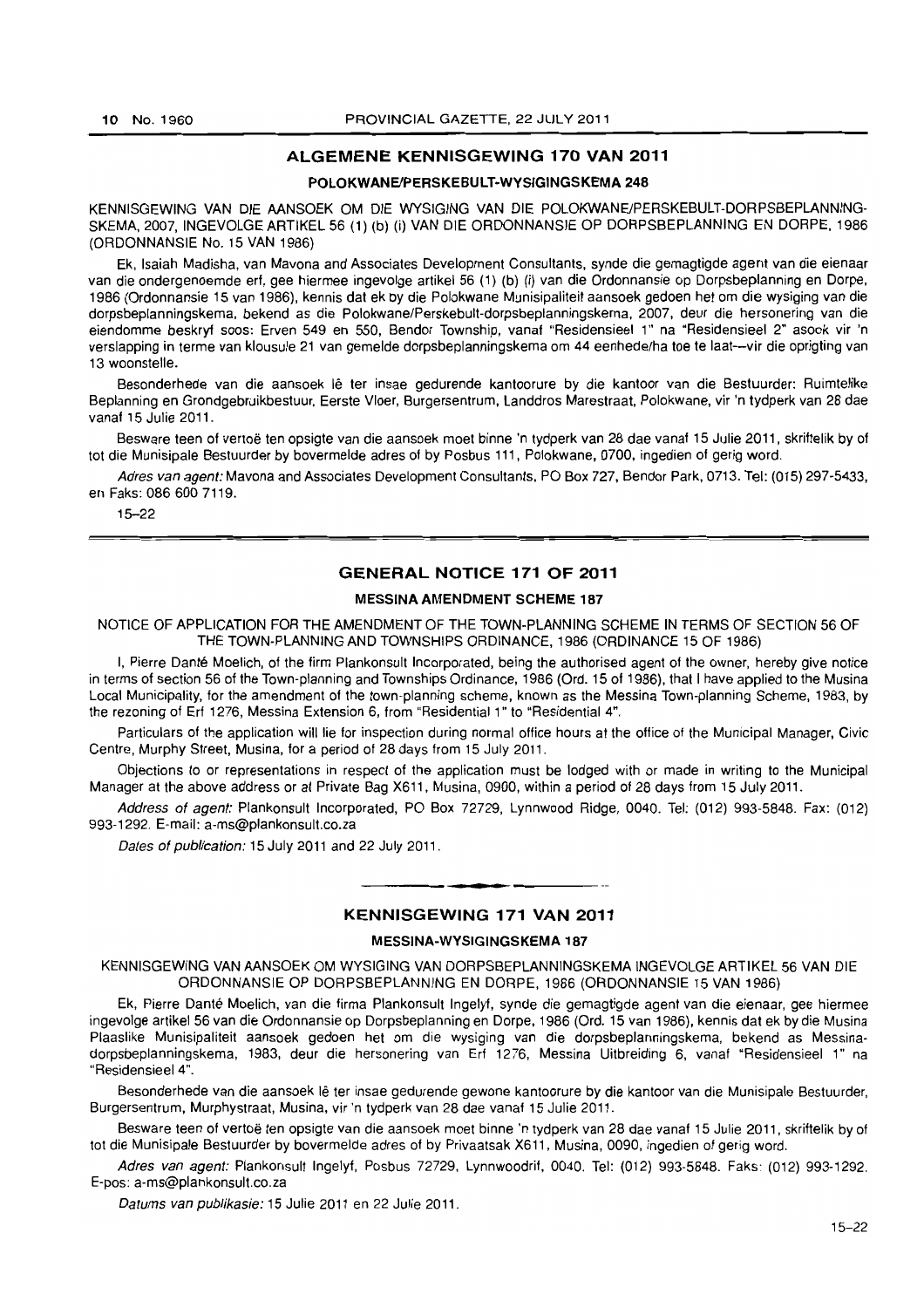### GENERAL NOTICE 172 OF 2011

#### REMOVAL OF RESTRICTIONS ACT, 1967 (ACT 84 OF 1967)

### THE REMOVAL OF THE CONDITIONS OF TITLE OF PART OF PORTION 9 (PORTION OF PORTION 2) OF THE FARM ROODEPOORT 744 LS, LIMPOPO PROVINCE

It is hereby notified that application has been made in terms of section 3 (1) of the Removal of Restrictions Act, 1967, by the firm Fulwana Planning Consultants, for the removal of the conditions of title on part of Portion 9 (portion of Portion 2) of the farm Roodepoort 744 LS, Limpopo Province (Conditions 2 and 3) to be partially utilised for overnight accommodation with subservient uses subject to conditions listed on Annexure 100.

The application and the relevant documents are open for inspection at the offices of the Director-General: Limpopo Province, Local Government and Housing, Landdros Mare Street, Polokwane, for 28 days from the 15th of July 2011.

Objection to the application must be lodged with or made in writing to the Director-General: Department of Local Government and Housing, Limpopo Province, at the above address or at Private Bag X9485, Polokwane, 0700, for a period of 28 days from the 15th of July 2011.

Address of authorised agent: Fulwana Planning Consultants, P.O. Box 55980, Polokwane, 0700. Tel: (015) 297-6060. Fax: 086 663 5119/(015) 297-4040.

#### ALGEMENE KENNISGEWING 172 VAN 2011

**• •** 

#### WET OP OPHEFFING VAN BEPERKINGS, 1967 (WET 84 VAN 1967)

### DIE OPHEFFING VAN DIE TITELVOORWAARDES VAN GEDEELTE 9 [GEDEELTE VAN GEDEELTE 2] VAN DIE PLAAS ROODEPOORT 744 LS, LIMPOPO PROVINCE

Hiermee word bekend gemaak dat ingevolge die bepalings van artikel3 (1) van die Wet op Opheffing van Beperkings, 1967, aansoek gedoen is deur die firma Fulwana Planning Consultants, vir die opheffing van die titelvoorwaardes van Gedeelte 9 [gedeelte van Gedeelte 2] van die plaas Roodepoort 744 LS, Limpopo Province, ten einde dit moontlik te maak am die erwe vir oornag akkommodasie met voorwaardes soos vervat in Bylae 100, te gebruik.

Die aansoek en die betrokke dokumente lê ter insae in die kantoor van die Direkteur-Generaal: Limpopo Provinsie, Plaaslike Regering en Behuising, Landros Marestraat, Polokwane, en die ondergetekende nie later nie as 28 dae na die 15 Julie 2011.

Besware teen die aansoek kan skriftelik by die Direkteur-Generaal: Limpopo Provinsie, Plaaslike Regering en 8ehuising, by bovermelde adres of Privaatsak X9485, Polokwane, 0700, ingedien en moet die kantoor nie later as 28 dae na die 15 Julie 2011.

Adres van gemagtigde agent: Fulwana Planning Consultants, Posbus 55980, Polokwane, 0700. Tel: (015) 297-6060. Fax: 086 663 5119/(015) 297-4040.

15-22

### GENERAL NOTICE 174 OF 2011

### NOTICE OF APPLICATION IN TERMS OF THE REGULATIONS FOR THE ADMINISTRATION AND CONTROL OF TOWNSHIPS IN BLACK AREAS, 1962 (PROCLAMATION R293 OF 1962)

We, Masungulo Town and Regional Planners, being an authorized agent of the owner of the erf mentioned below, hereby give notice in terms of the Regulations for the Administration and Control of Townships in Black Areas, 1962 (Proclamation R293 of 1962). that we have applied to the Department of Local Government and Housing, Limpopo, for the rezoning of Erf 716, Mahwelereng Unit B, located at Rufus Sakamela Street, from "Residential 1" to "Residential 3" with relaxation to 65 dwelling units per hectare in order to build 6 units.

The relevant plans, documents and information are available for inspection at Office No's 28 and or 36, Planning and Land Use Management, Ground Floor, Local Government and Housing, Limpopo, 15 Rabe Street, Polokwane, 0699, for a period of 28 days from 15 July 2011 (the date of the first publication of the notice).

Objections to or representations in respect of the application must be lodged with or made in writing to the Planning and Land Use Section, Department of Local Government and Housing, at the above address or at Private Bag X9485, Polokwane, 0700, within a period of 28 days from 15 July 2011.

Address of agent: Masungulo Town & Regional Planners, Bosveld Building, 85 Thabo Mbeki Drive, Mokopane, 0600. Tel: (015) 491-4521. Fax: (015) 491-2221.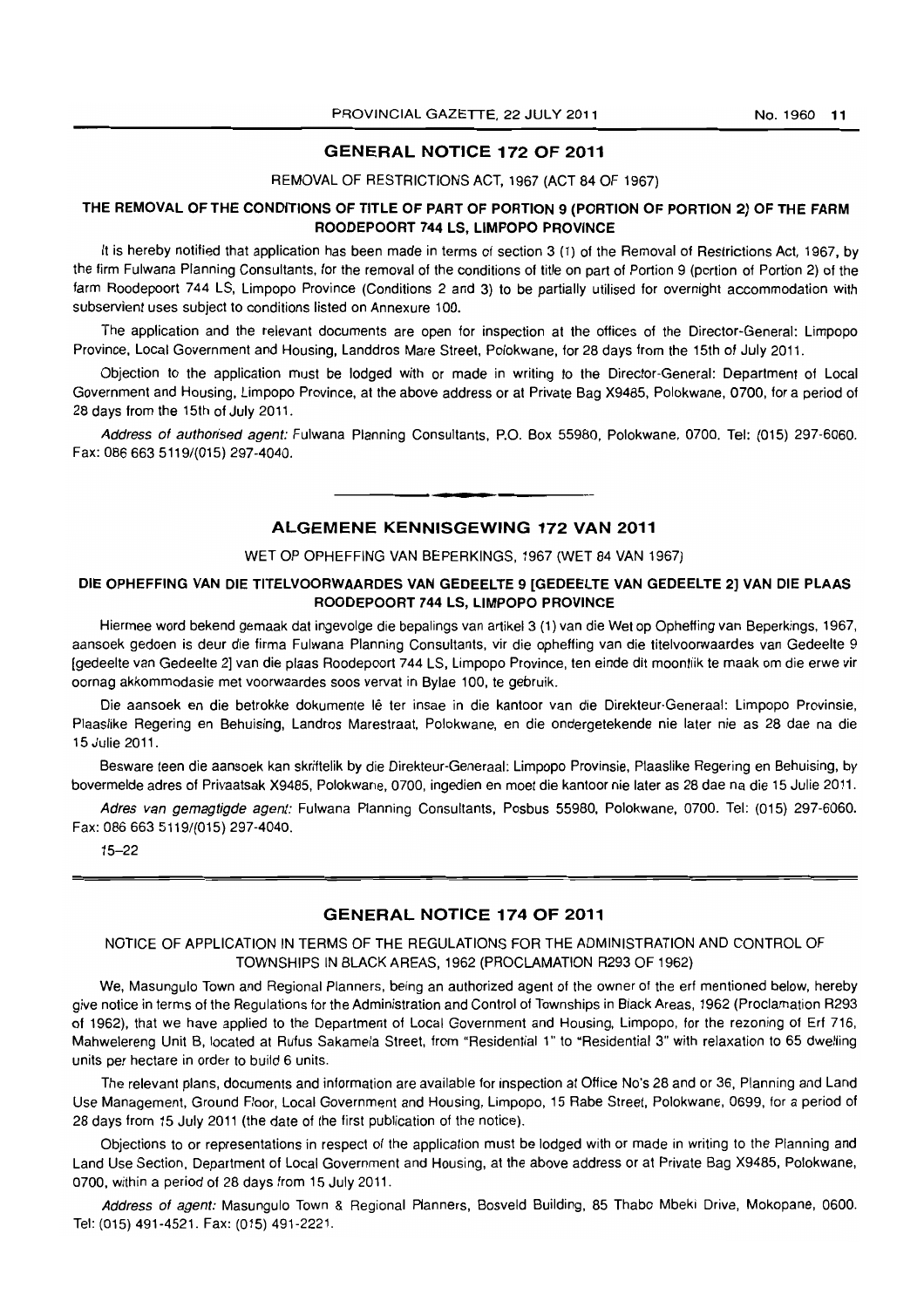### **ALGEMENE KENNISGEWING 174 VAN 2011**

### KENNISGEWING VAN AANSOEK INGEVOLGE DIE REGULASIES VIR DIE ADMINISTRASIE EN BEHEER VAN DORPE IN SWARTGEBIEDE, 1962 (PROKLAMASIE 293 VAN 1962)

Ons, Masungulo Stadsbeplanners, synde die gemagtigde agente van die eienaar van die ondergenoemde ert, gee hiermee ingevolge die Regulasies vir die Administrasie en Beheer van Dorpe in Swart Gebiede, 1962 (Proklamasie 293 van 1962), kennis dat ons by die Deparlement van Plaaslike Regering en Behuising, limpopo, aansoek gedoen het deur die hersonering van Erf 716, Mahwelereng Eenheid B, vanaf "Residensieel 1" na "Residensieel 3" vir 65 woonstelle per hektaar met die posit om 6 woonstelle te stig.

Besonderhede van die aansoek lê ter insae gedurende kantoorure by Kantoor Nommers 28 en/of 36, Beplanning en Grondgebruiksbesluur, Grondvloer, Plaaslike Regering en Behuising, Limpopo, Rabestraat 15, Polokwane, 0699, vir 'n tydperk van 28 dae vanaf 15 Julie 2011 (datum van die eerste publikasie).

Besware teen of verloe ten opsigte van die aansoek moet binne 'n tydperk van 28 dae vanal 15 Julie 2011, skriftelik by die Afdeling vir Beplanning en Grondgebruiksbestuur, Departement van Plaaslike Regering en Behuising, ingedien word, of by Privaatsak X9485. Polokwane, 0700, ingedien of gerig word.

Adres van agent: Masungulo Stads- en Streekbeplanners, Eerste Vloer, Bosveldgebou, Thabo Mbekistraat 85, Mokopane, 0600. Tel: (015) 491·4521. Faks: (Oi5) 491-2221.

15-22

### **GENERAL NOTICE 175 OF 2011**

EXCISION IN TERMS OF THE TRANSVAAL AGRICULTURAL HOLDINGS ACT, 1919 (ACT 22 OF 1919) & REMOVAL OF TITLE RESTRICTIONS ACT, 1967 (ACT 84 OF 1967)

I, Barend Jacobus van der Schyff from Planning Concept Town & Regional Planners, being the authorised agent of the owner of Holdings 66 & 67, Ivydale Agricultural Holdings Extension 1, Registration Division L.S., Limpopo Province, hereby give notice in terms section 6 of the Transvaal Agricultural Holdings Act, 1919 (Act 22 of 1919) that an application has been lodged with the Department of Local Government & Housing, for the excision of the above-mentioned properties in terms of the aforementioned act, with the purpose to declare the properties as, portions of a farm (for the purposes of a township establishment). An application in terms of Removal of Restrictions Act of 1967 (Act 84 of 1967) is simultaneous lodged for the removal of conditions 1B and 2A (b) as contained with Title Deed T39809/2011.

Particulars of the applications lie open for inspection during normal office hours at the offices of the Director: Department of Local Government & Housing, Hensa Towers, 3rd Floor, Office 324, corner of Rabe and Landdros Mare Streets, Polokwane, or the mentioned agent for a period of 42 days from 22 July 2011.

Any person who wish to object to such application or want to make any representation regarding thereto, must lodge his/her objection/representation in writing to the Department of Local Government and Housing, Private Bag X9485, Polokwane, 0700, or at another mentioned applicant within a time period of 42 days from 22 July 2011.

Address of agent: BJ van der Schyff, Planning Concept, PO Box 15001, Flora Park, Polokwane, 0600. Tel: (015) 295-3649. **. -**

### **ALGEMENE KENNISGEWING 175 VAN 2011**

UITSLUITING IN TERME VAN DIE TRANSVAAL LANDBOUHOEWE WET, 1919 (WET 22 VAN 1919) & WET OP DIE OPHEFFING VAN BEPERKINGS, 1967 (WET 84 VAN 1967)

Ek, Barend Jacobus van der Schyff van Planning Concept Stads- en Streekbeplanners, synde die gemagtigde agent van die eienaar van Hoewe 66 en 67, Ivydale Landbouhoewes Uitbreiding 1, Registrasieafdeling L.S., Limpopo Provinsie, gee hiermee kennis in terme artikel 6 van die Transvaal Landbouhoewe Wet, 1919 (Wet 22 van 1919), dat 'n aansoek ingedien is by die Departement van Plaaslike Regering & Behuising, vir die uitsluiting van die eiendomme uit die genoemde Wet, met die doel om die volgende eiendomme at te kondig as plaas gedeeltes (vir dorp stigtings doeleindes). 'n Aansoek vir die opheffing van Titelvoorwaardes 1B, 2A (b) soos vervat in Titelakte T39809/2011 word gelyktydig ingedien in terme van die Wet op Opheffing van Beperkings, 1967 (Wet 84 van 1967).

Besonderhede van die aansoek lê ter insae gedurende normale kantoorure van die Direkteur: Departement van Plaaslike Regering & Behuising, Hensa Towers Gebou, 3de Vloer, Kantoor 324, hoek van Rabe- en Landdros Marestraat, Polokwane, of die genoemde agent vir 'n periode van 42 dae vanaf 22 Julie 2011.

Enige persoon wat teen die toestaan van die aansoek beswaar wil maak of vertoë in verband daarmee wil rig, moet sy/haar beswaretvertoe skriftelik indien by die Departement van Plaaslike Regering en Behuising, Privaatsak X9485, Polokwane, 0700, of die ondergenoemde applikant binne 'n tydperk van 42 dae vanaf 22 Julie 2011.

Adres van agent: BJ van der Schyff, Planning Concept Stads- en Streekbeplanners, Posbus 15001, Flora Park, Polokwane, 0699. Tel: (015) 295-3649.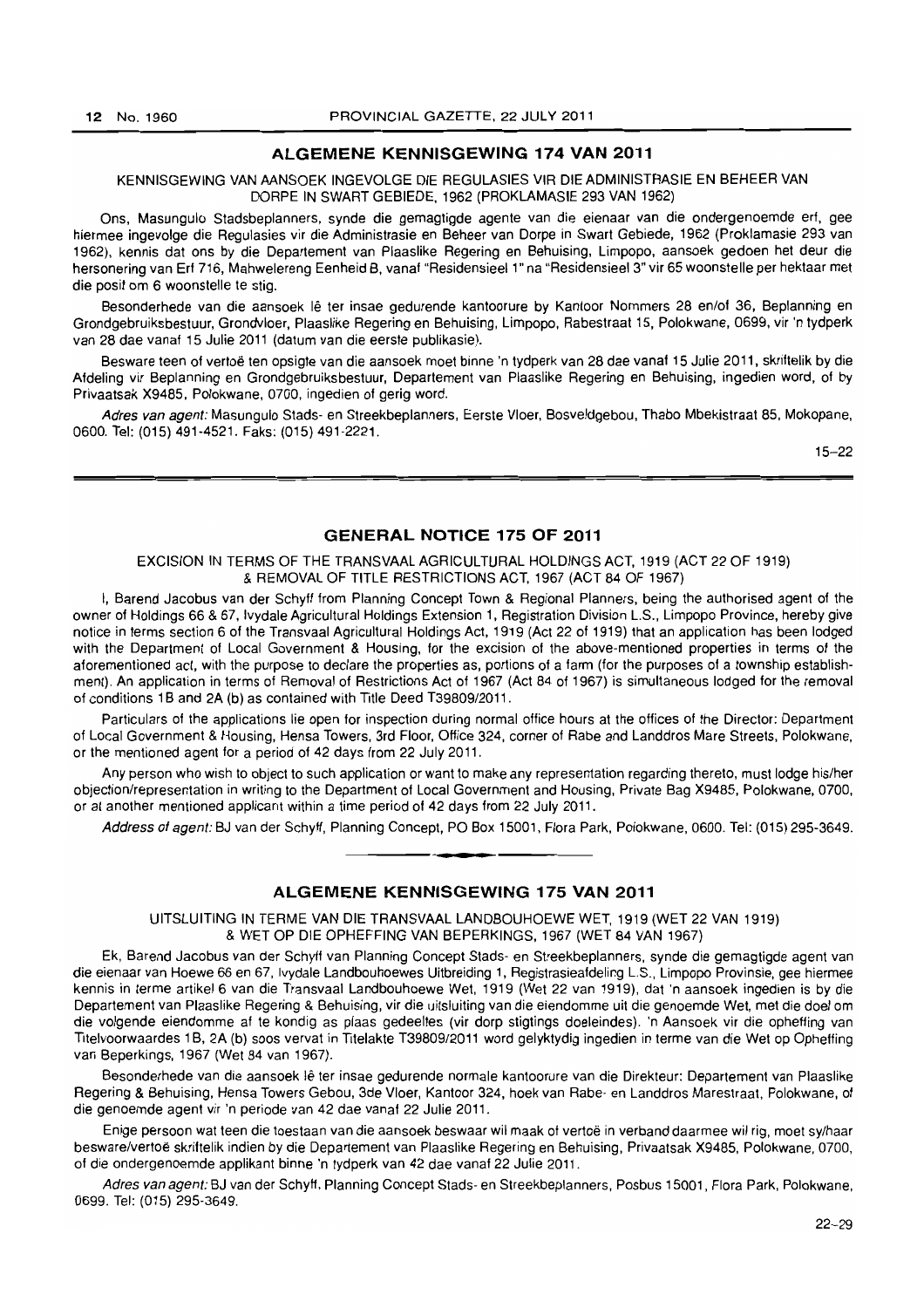### **GENERAL NOTICE 176 OF 2011**

### NOTICE IN TERMS OF THE REMOVAL OF RESTRICTIONS ACT, 1967 (ACT 84 OF 1967)

I, M. Brits, being the authorised agent of the owners hereby give notice in terms of Removal of Restrictions Act, 1967, that I have applied 10 the limpopo Department of Local Government and Housing, Private Bag X9485, Polokwane, 0700, for the removal of restrictive conditions contained in the title deed of Erf 69, Groblersdal, which property is situated at 8 Hamman Street (corner Hamman and Tautes), Groblersdal, and the simultaneous amendment of the Groblersdal Town-planning Scheme, 2006, by the rezoning of the property from "Residential 1" to "Business 2" including a place of refreshments, a banquet bakery, a conference facility, a place of amusement, wholesale trade and overnight accommodation, subject to conditions.

All relevant documents relating to the application will be open for inspection between 08hOO and 15hOO at the office of the Director: Limpopo Department of Local Government and Housing, 28 Market Street, Polokwane, limpopo, as well as office of the Manager Planning, Technical Services Department, 2 Grobler Avenue, Groblersdal, from 22 July 2011 until 19 August 2011.

Any person who wishes to object to the application or submit representations in respect thereof must lodge the same in writing with the Department of Local Government and Housing of the above address or Private Bag X9485, Polokwane, 0700, on or before 19 August 2011.

Name and address of owner: JJ Taljaard, c/o Rinus Brits, PO Box 1133, Fontainebleau, 2032.

Date of first publication: 22 July 2011.

### **ALGEMENE KENNISGEWING 176 VAN 2011**

. **. -**

#### KENNISGEWING IN TERME VAN WET OP OPHEFFING VAN BEPERKINGS, 1967 (WET 84 VAN 1967)

Ek, M. Brits, synde die gemagtigde agent van die eienaars gee hiermee kennis in terme van Wet op Opheffing van Beperkings, 1967, dat ons aansoek gedoen het by die Uitvoerende Direkteur: Departement van Plaaslike Bestuur en Behuising, Privaatsak X9485, Polokwane. 0700, vir die opheffing van beperkende en ander voorwaardes in die titelakte van Erf 69, Groblersdal, watter eiendom geleë is by 8 Hamman Street (hoek van Hamman en Tautes), en die gelyktydige wysiging van die Groblersdal-dorpsbeplanningskema, 2006. deur die hersonering van die bogenoemde eiendom vanaf "Residensieel 1" na "Besigheid 2" insluitende verversingsplekke, 'n banket bakkery, konferensie fasiliteit, vermaaklikheidsplekke, groothandel en oornag akkommodasie, onderhewig aan voorwaardes.

Die aansoek sal beskikbaar wees vir inspeksie tussen 08hOO en 15hOO by die kantoor van die Direkteur: Limpopo Departement Plaaslike Bestuur en Behuising, Marketstraat 28, Polokwane, Limpopo. asook kantoor van die Direkteur, Tegniese Dienste, Groblerlaan 2, Groblersdal, 0470, van 22 Julie 2011 tot en met 19 Augustus 2011.

Enige sodanige persoon wat beswaar teen die aansoek wil aanteken of vertoë in verband daarmee wil rig, moet sodanige besware of vertoe skriftelik rig aan die Departement van Plaaslike Bestuur en Behuising by die bogenoemde adres of Privaatsak X9485, Polokwane, 0700, op of voor 19 Augustus 2011.

Naam en adres van eienaar: JJ Taljaard, c/o Rinus Brits, Posbus 1133, Fontainebleau, 2032.

Datum van eerste publikasie: 22 Julie 2011.

22-29

### **GENERAL NOTICE 177 OF 2011**

#### NOTICE IN TERMS OF THE REMOVAL OF RESTRICTIONS ACT, 1967 (ACT 84 OF 1967)

It is hereby notified that an application has been made in terms of section 3 (1) of the Removal of Restrictions Act, 1967 (Act 84 of 1967), by Dries de Ridder being the authorized agent of the owner of Erf 286, Ellisras Proper situated al 12 Herman Street, Ellisras, for the removal of conditions C (h) tot (k) in Title Deed T148797/2003.

Particulars of the application will lie for inspections during normal office hours at the office of the Director: Department of Local Government and Housing, 28 Market Street, Polokwane, Limpopo, and the office of Dries de Ridder Town and Regional Planner, 5 Herman Street, Ellisras.

Objections to or representations in respect of the application must be lodged with or made in writing to the Director: Department of Local Government and Housing, at the above address or at Private Bag X9485, Polokwane, 0700, within a period of 30 days from 22 July 2011.

Address of authorized agent: Dries de Ridder Town and Regional Planner, PO Box 5635, Onverwacht, 0557. Tel: 082 578 8501.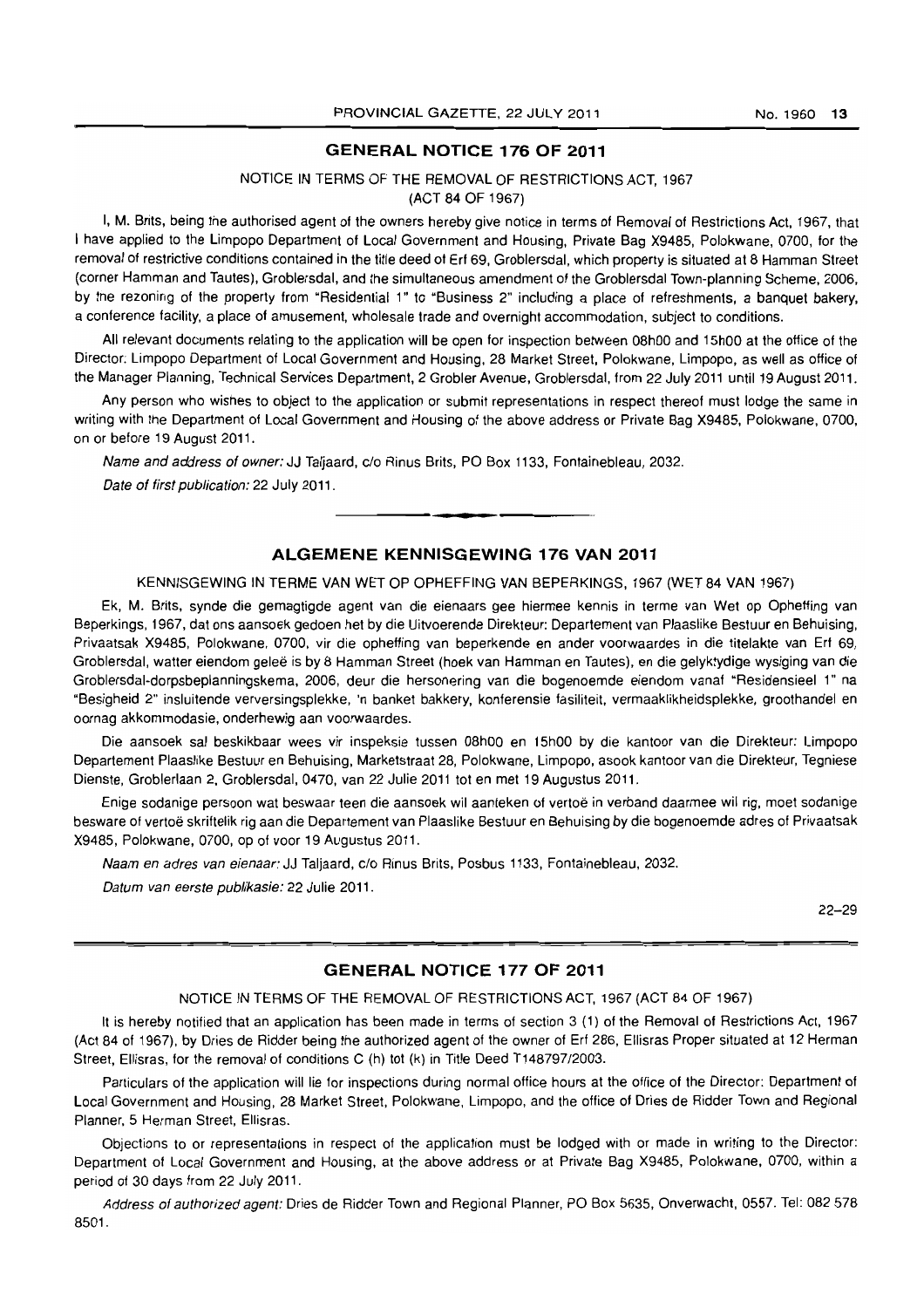### **ALGEMENE KENNISGEWING 177 VAN 2011**

KENNISGEWING IN TERME DIE WET OP OPHEFFING VAN BEPERKINGS, 1967 (WET 84 VAN 1967)

Hiermee word bekendgemaak dat ingevolge die bepalings van artikel 3 (1) van die Wet op Opheffing van Beperkings, 1967 (Wet 84 van 1967), aansoek gedoen is deur Dries de Ridder synde die gemagtigde agent van die eienaar van Erf 286, Ellisras Dorp, geleë te Hermanstraat 12, Ellisras, vir die opheffing van voorwaardes C (h) tot (k) in Titelakte T148797/2003.

Besonderhede van die aansoek lê ter insae gedurende gewone kantoorure by die kantoor van die Direkteur: Departement van Plaaslike Bestuur en Behuising, Markstraat 28, Polokwane, Limpopo, en by die kantoor van Dries de Ridder Stads en Streekbeplanner, Hermanstraat 5, Ellisras.

Besware teen of vertoë ten opsigte van die aansoek moet binne 30 dae vanaf 22 Julie 2011 skriftelik by of tot die Direkteur: Departement van Plaaslike Bestuur en Behuising by bovermelde adres of Privaatsak X9485, Polokwane, 0700, ingedien of gerig word.

Adres van die gevolmagtigde: Dries de Ridder Stads- en Streekbeplanner, Posbus 5635, Onverwacht, 0557. Tel: 082 578 8501.

22-29

### **GENERAL NOTICE 178 OF 2011**

### NOTICE OF APPLICATION TO DIVIDE AND CONSOLIDATE LAND

The Greater Tubatse Local Municipality hereby gives notice, in terms of section 6 (8) (a) of the Division of Land Ordinance, 1986 (Ordinance 20 of 1986), that an application to divide and consolidate the land described hereunder has been received.

Particulars of the application will lie for inspection during normal office hours at the office of the Town Planner, Greater Tubatse Municipality, Ground Floor, Civic Centre, Kastania Street (extension), Burgerslort, for a period of 28 days from 22 July 2011.

Any person who wishes to object to the granting of the application or who wishes to make representations in regard thereto shall submit his objections or representations in writing and in duplicate to the office of the Town Planner. Greater Tubatse Municipality, at the above address or at P.O. Box 206, Burgersfort, 1150, within a period of 28 days from 22 July 2011.

Date of first publication: 22 July 2011.

Description of land: Portion 38 (portion of Portion 5) of the farm Olifantspoortie 319, Registration Division K.T., Limpopo Province; and Portion 24 (portion of Portion 5) of the farm Olifantspoortie 319. Registration Division K.T., Limpopo Province.

Proposed subdivision: Portion 38 (portion of Portion 5) of the farm Olifantspoortie 319, Registration Division K.T., Limpopo Province, into two portions, i.e.:

Proposed Portion A: ± 4.773 Ha.

Proposed Portion B: ± 0,439 Ha.

Proposed Consolidation: Proposed Portion B above with Portion 24 of the farm Olifantspoortje 319, Registration Division K.T., Limpopo Province.

Proposed consolidated portion: ± 2.977 Ha.

Address of the agent: Pieterse, du Toit and Associates CC. P.O. Box 11306, Bendor Park, Polokwane, 0699. Tel: (015) 297-4970/1, Fax: (015) 297-4584.

### **- . KENNISGEWING 178 VAN 2011**

### KENNISGEWING VAN AANSOEK VIR DIE ONDERVERDELING EN KONSOLIDASIE VAN GROND

Die Groter Tubatse Plaaslike Munisipaliteit gee kennis in terme van artikel 6 (8) (a) van die Onderverdeling van Grond Ordonnansie, 1986 (Ordonnansie 20 van 1986), dat 'n aansoek vir die onderverdeling en konsolidasie van die eiendomme soos hieronder beskryf ontvang is.

Besonderhede van die aansoek lê ter insae gedurende gewone kantoorure by die kantoor van die Stadsbeplanner, Groter Tubatse Munisipaliteit, Grondvloer, Burgersentrum, Kastaniastraat (verlenging), Burgersfort, vir 'n tydperk van 28 dae vanaf 22 Julie 2011.

Enige persoon wat beswaar ten opsigte van die goedkeuring van die aansoek wil maak of wat vertoe ten opsigte hiervan wil rig moet sy beswaar of vertoë skriftelik en in duplikaat rig aan die stadsbeplanner by bovermelde adres of by Posbus 206, Burgersfort, 1150, binne 'n tydperk van 28 dae vanaf 22 Julie 2011.

Datum van eerste publikasie: 22 Julie 2011.

8eskrywing van eiendomme: Gedeelte 38 (gedeelte van Gedeelte 5) van die plaas Olifantspoortje 319, Registrasieafdeling K.T., Limpopo Provinsie; en Gedeelte 24 (gedeelte van Gedeelte 5) van die plaas Olifantspoortje 319, Registrasieafdeling K.T., Limpopo Provinsie.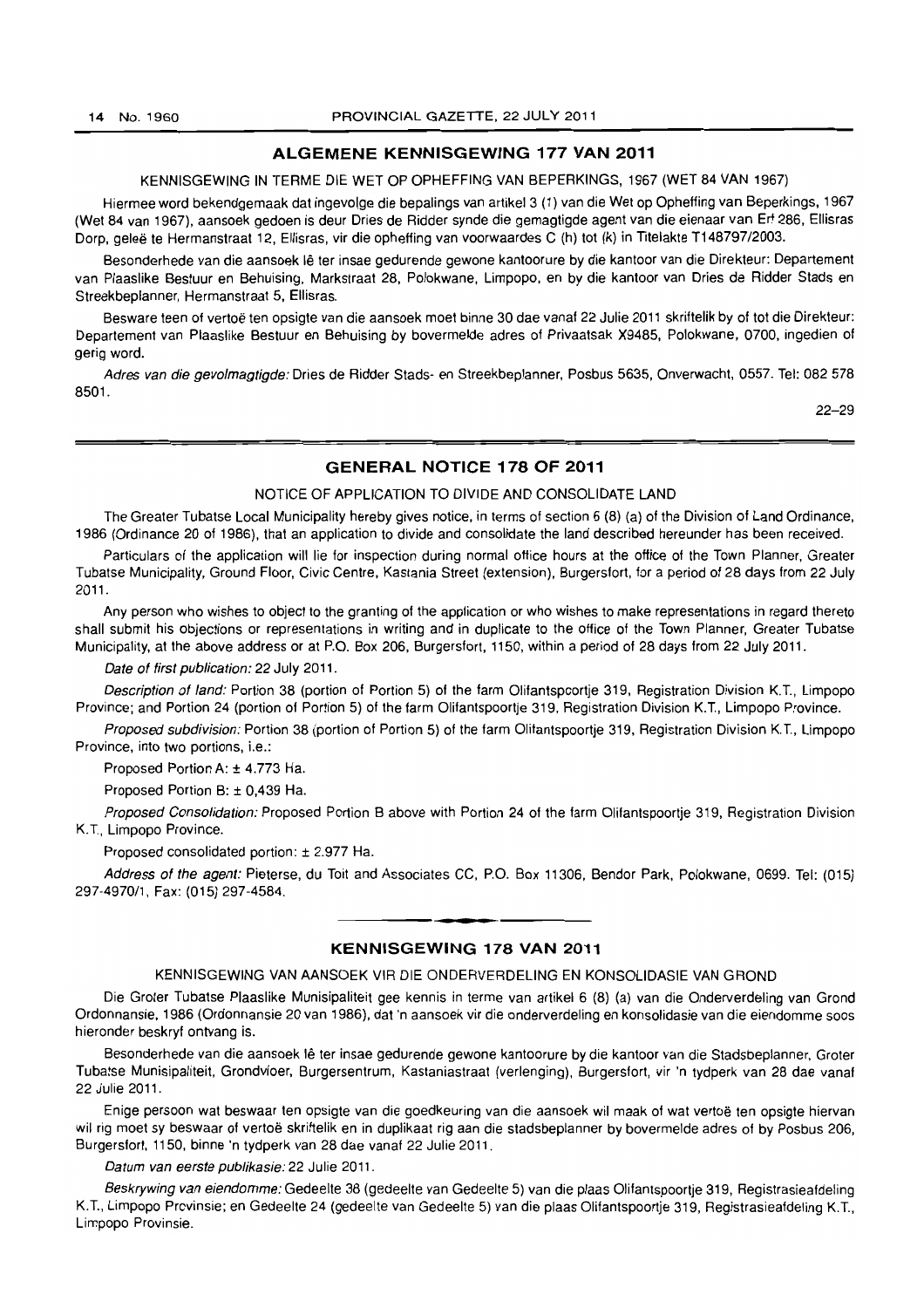Voorgestelde onderverdeling: Gedeelte 38 (gedeelte van Gedeelte 5) van die plaas Olifantspoortje 319, Registrasieafdeling K.T., Limpopo Provinsie, in twee gedeeltes nl.:

Voorgestelde Gedeelte A: ± 4.773 ha; en

Voorgestelde Gedeelte B: ± 0,439 ha.

Voorgestelde konsolidasie: Voorgestelde Gedeelte B soos bo met Gedeelte 24 van die plaas Olifantspoortje 319, Registrasieafdeling K.T., Limpopo Provinsie.

Voorgestelde gekonsolideerde gedeelte: ±2,977 ha.

Adres van die agent: Pieterse, Du Toit en Assosiate BK, Posbus 11306, Bendor Park, Polokwane, 0699. Tel: (015) 297-4970/1. Faks: (015) 297-4584.

22-29

### GENERAL NOTICE 179 OF 2011

### MAKHADO AMENDMENT SCHEMES 18, 19 AND 20

I, Thea Kotze, being the authorized agent of the owners of the properties mentioned below, hereby give notice in terms of section 56 (1) (b) (i) of the Town-planning and Townships Ordinance (Ordinance 15 of 1986), that I have applied to the Makhado Municipality for the amendment of the town-planning scheme known as the Makhado Land Use Scheme, 2009, in the following manner:

- Makhado Amendment Scheme 18: By the rezoning of Erf 422, Louis Trichardt (situated at 78 Grobler Street) from "Residential 1" to "Residential 2". Simultaneous application is also made for written consent in terms of Clause 22 of the Makhado Land Use Scheme, 2009, to conduct a "guest house" on the premises.
- Makhado Amendment Scheme 19 (with Annexure 19): By the rezoning of a part of Portion 10 of the farm Rondebosch 287-LS (situated adjacent to Industria Street, Makhado) from "Agricultural" to "Special" in order that 20 overnight accommodation units, a restaurant (for patrons) and a conference facility can be erected on the premises.
- Makhado Amendment Scheme 20: By the rezoning of Erf 656, Louis Trichardt (situated in Burger Street) from "Residential 1" to "Business 1". The purpose with the application is to utilise the property for business purposes (vehicle sales and related uses).

Particulars of the applications wilt lie for inspection during normal office hours at the office of the Director, Municipal Secretariat, 1st Floor, Civic Centre, Makhado (Louis Trichardt), (128 Krogh Street), for a period of 28 days from 22 July 2011.

Objections to or representations in respect of the applications must be lodged with or made in writing to the Director, Municipal Secretariat at the above address or at Private Bag X2596, Makhado, 0920, within a period of 28 days from 22 July 2011.

Date of first publication: 22 July 2011.

• Portion 10 of the farm Rondebosch 287-LS: Notice is hereby also given that simultaneous application is being made in terms of section 11 (6) of the Advertising on Roads and Ribbon Development Act (Act 21 of 1940) for authorisation from the Controlling Authority, as required. in terms of title conditions D (i-iv) in Title Deed *T93434/2005,* in order this property can be used for the purposes set out in Makhado Amendment Scheme 19 (see text above). Simultaneous application is also made for subdivision of the property.

Particulars of the applications will lie for inspection during normal office hours at the office of the applicant at the physical address mentioned below, and at the offices of the Director General, Limpopo Province: Department of Local Government and Housing, Hensa Building, corner Rabe and Schoeman Streets, Polokwane, for a period of 30 days from 22 July 2011.

Any objections to or representations in respect of the applications must be lodged in writing simultaneously with the applicant and with the Director-General, Limpopo Province: Department Local Government and Housing, at the above address or at Private Bag X9485, Polokwane, 0700, within a period of 30 days from 22 July 2011.

Address of agent: Developlan, PO Box 1883, Polokwane, 0700. Fax: 086 218 3267.

Date of first publication: 22 July 2011.

### ALGEMENE KENNISGEWING 179 VAN 2011

**• •** 

#### MAKHADO-WYSIGINGSKEMAS 18, 19 EN 20

Ek, Theo Kotze, synde die gemagtigde agent van die eienaars van ondergemelde eiendomme, gee hiermee ingevolge artikel 56 (1) (b) (i) van die Ordonnansie op Dorpsbeplanning en Dorpe (Ordonnansie 15 van 1986), kennis dat ek aansoek gedoen het by die Makhado Munisipaliteit vir die wysiging van die dorpsbeplanningskema bekend as die Makhado-Grondgebruikskema, 2009, op die volgende wyse:

• Makhado-wysigingskema 18: Deur die hersonering van Erf 422, Louis Trichardt (gelee te Groblerstraat 78) vanal "Residensieel 1" na "Residensieel 2"-gelyktydig daarmee saam word ook aansoek gedoen vir geskrewe toestemming in terme van Klousule 22 van die Makhado-Grondgebruikskema, 2009, sodat die eiendom vir die doeleindes van 'n "gastehuis" gebruik kan word.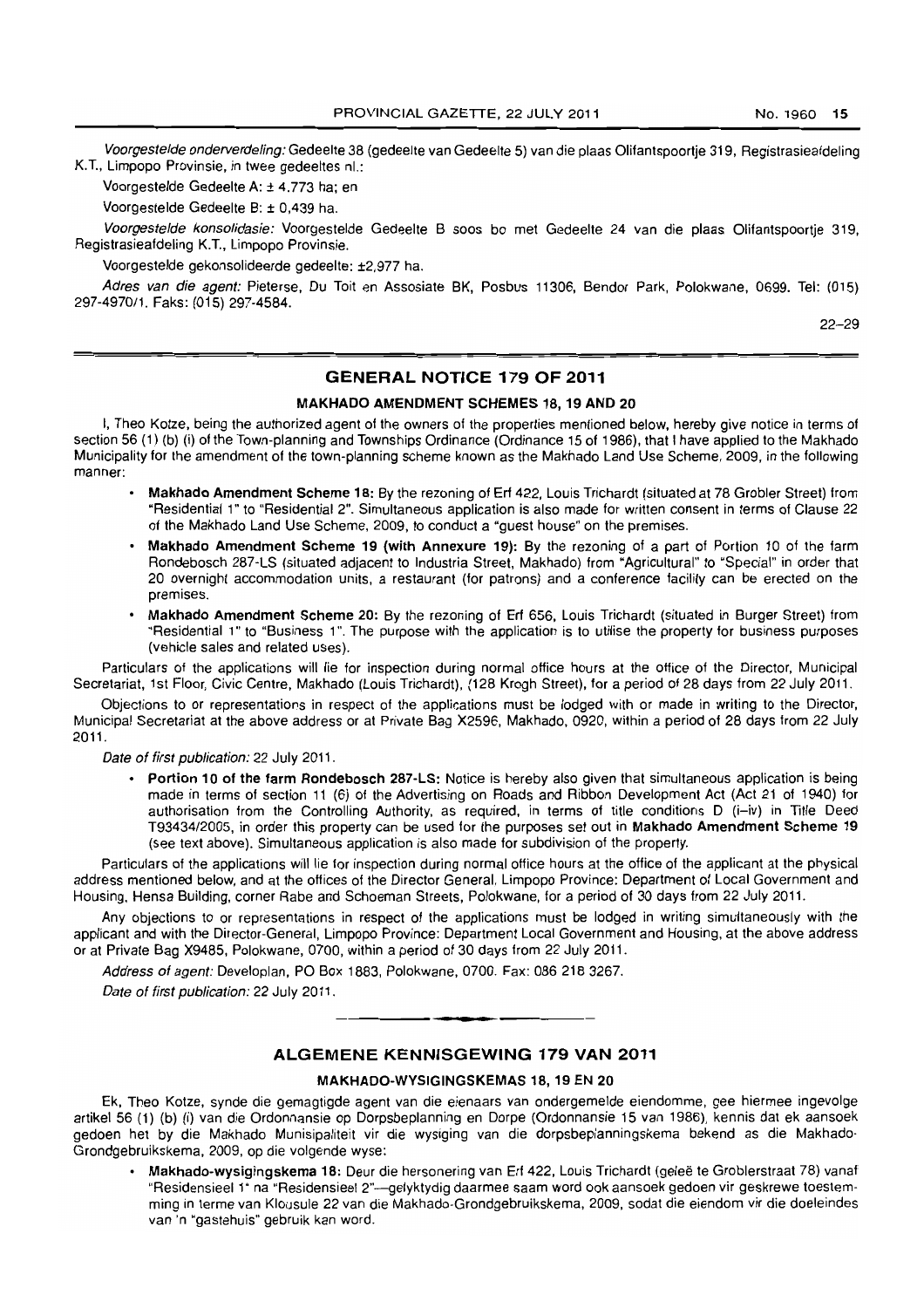- Makhado-wysigingskema 19 (met Bylaag 19): Deur die hersonering van 'n dee I van Gedeelte 10 van die plaas Rondebosch 287-LS (geleë aanliggend tot Industriastraat, Makhado), vanaf "Landbou" na "Spesiaal". Die doel met die aansoek is om 20 oornageenhede, 'n restaurant en 'n konferensiefasiliteit op die perseel op te rig.
- Makhado-wysigingskema 20: Deur die hersonering van Erf 656, Louis Trichardt (gelee te Burgerstraat) vanaf "Residensieel 1" na "Besigheid 1". Die doel met die aansoek is om die perseel vir besigheidsdoeleindes te benut (motorverkope & gepaardgaande gebruike).

Besonderhede van voorneme aansoeke lê ter insae gedurende gewone kantoorure by die kantoor van die Direkteur: Munisipale Sekretariaat, 1ste Vloer, Burgersentrum, Makhado (Louis Trichardt), (Kroghstraat 128), vir 'n tydperk van 28 dae vanaf 22 Julie 2011.

Besware teen of vertoë ten opsigte van die aansoeke moet binne 'n tydperk van 28 dae vanaf 22 Julie 2011 skriftelik by of tot die Direkteur, Munisipale Sekretariaat, by bovermelde adres of by Privaatsak x2596, Louis Trichardt, 0920, ingedien of gerig word.

Datum van eerste publikasie: 22 Julie 2011.

• Gedeelte 10 van die plaas Rondebosch 287-LS: Kennis word voorts hiermee gegee dat daar ook in terme van artikel 11 (6) van die Wet op die Toebou en Adverteer langs Paaie (Wet 21 van 1940), aansoek gedoen word vir toestemming vanaf die Beherende Gesag, soos vereis in terme van die volgende titelvoorwaardes: 0 (i-iv) van Titelakte T93434/2005, sodat hierdie eiendom vir doeleindes benut kan word soos uiteengesit in Makhado-wysigingskema 19 (sien leks hierbo). Daar word ook gelyktydig aansoek gedoen vir die onderverdeling van voormelde eiendom.

Die besonderhede van die aansoeke lê ter insae gedurende gewone kantoorure by die kantoor van die Direkteur-Generaal, Limpopo Provinsie: Departement Plaaslike Regering en Behuising, Hensa Gebou, hoek van Rabe- en Schoemanslraat, Polokwane, vir 'n tydperk van 30 dae vanaf 22 Julie 2011.

Enige besware teen of vertoë ten opsigte van die aansoeke moet binne 'n tydperk van 30 dae vanaf 22 Julie 2011 skriftelik by die applikant asook by die Direkleur-Generaal, Limpopo Provinsie: Plaaslike Regering en Behuising by bovermelde adres of Privaatsak X9485, Polokwane, 0700, gerig word.

Adres van agent: Developlan, Posbus 1883, Polokwane, 0700. Faks: 086 218 3267.

Datum van eerste publikasie: 22 Julie 2011.

22-29

### GENERAL NOTICE 180 OF 2011

### NOTICE: CANCELLATION OF THE GENERAL PLAN OF A PORTION OF THE PROPOSED TOWNSHIP MARAPONG EXTENSION 3

Application in terms of section 89 (1) of the Town-planning and Townships Ordinance, 1986 (Ordinance 15 of 1986) for the cancellation 01 a portion of the general plan of the proposed township Marapong Extension 3. BVI Consulting Engineers assisted by Jacobus Gysbertus Viljoen (town planner). being the authorized agent of the owner of portion of the Marapong Extension.

We hereby give notice in terms of section 89 (1) of the Town-planning and Township Ordinance, 1986, that we have applied to Lephalale Local Municipality for the amendment of the town-planning scheme known as: The Lephalale Town-planning Scheme, 2008.

This application contains the following proposal: The cancellation of a portion of the township Marapong Extension 3 to Portion X of the farm Grootestryd No. 465-LQ.

Particulars of the application will lie for inspection during normal office hours at the office of: The Municipal Manager, Municipal Offices, Joe Siovo and Douwater Road, Overwacht, Lephalale, for a period of 28 days from the date of first publication of this notice.

Objections must be lodged with or made in writing to: The Strategic Executive Director, at the above-mentioned address or at Private Bag X136. Ellisras, 0555, within a period of 28 days from the 21 st of July.

Address of owner/authorized agent: Physical address and postal address: Block C, Menlyn Corporate Park, c/o Garsfontein Road (M30) and Corobay Avenue lA, PO Box 2967, Pretoria, 0001. Tel: (012) 940-1111. E-mail: pta@bvigp.co.za . **- .** 

### ALGEMENE KENNISGEWING 180 VAN 2011

KENNISGEWING: KANSELLASIE VAN DIE ALGEMENE PLAN VAN 'N GEDEELTE VAN DIE VOORGESTELDE DORP MARAPONG UITBREIDING 3

Kennisgewing van aansoek om wysiging van dorpsbeplanningskema ingevolge artikel 89 (1) van die Ordonnansie van Dorpsbeplanning en Dorpe, 1986 (Ordonnansie 15 van 1986) vir die kansellasie van 'n gedeelte van die algemene plan van die voorgestelde dorp Marapong Uitbreiding 3, BVi Raadgewende Ingenieurs bygestaan deur Jacobus Gysbertus Viljoen, Siadsbeplanner, wat optree as gemagtigde agent van die eienaar van 'n gedeelte van die voorgestelde dorp Marapong Uitbreiding 3.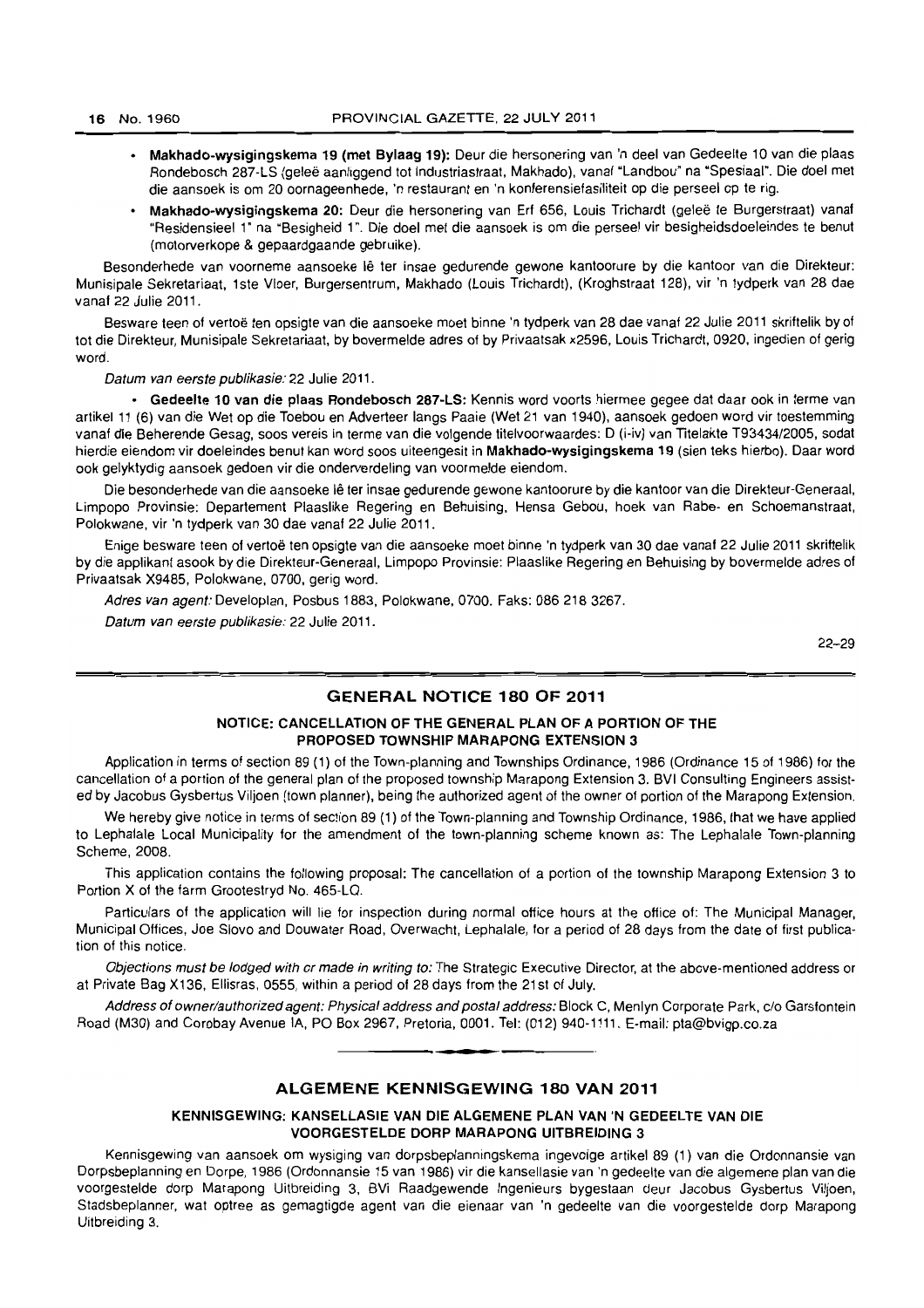Ons gee hiermee ingevolge artikel 89 (1) van die Ordonnansie op Dorpsbeplanning en Dorpe. 1986. kennis dat ons by die Lephalale Plaaslike Munisipaliteit aansoek gedoen het om die wysiging van die dorpsbeplanningskema bekend as Die Lephalale-dorpsbeplanningskema. 2008.

Hierdie aansoek beval ook die volgende voorstel: Die kansellasie van die algemene plan van 'n gedeelte van die dorp Marapong Uitbreiding 3, na Gedeelte X van die plaas Grootestryd No. 465-LQ.

Besonderhede van die aansoek lê ter insae gedurende gewone kantoorure by die kantoor van: Die Munisipale Bestuurder, Munisipale Kantore, hoek van Joe Siovo- en Douwaterstraat, Onverwacht, Lephalale, en kan besigtig word, vir 'n periode van 28 dae vanaf eerste publikasie.

Besware teen of vertoë ten opsigte van die aansoek moet binne 'n tydperk van 28 dae vanaf die 21ste Julie by bovermelde adres ingedien of gerig word aan die Strategiese Uitvoerende Direkteur: Privaatsak X136, Ellisras, 0555.

Adres van gemagtigde agent: Straatadres en posadres: Blok C. Menlyn Korporatiewe Park, hoek van Garsfontein (M30) en Corobaylaan. Posbus 2967, Pretoria, 0001. Tel: (012) 940-1111. E-pos: pta@bvigp.co.za

### **GENERAL NOTICE 182 OF 2011**

### DEVELOPMENT FACILITATION ACT, 1995 (ACT 67 OF 1995)

Notice is hereby given by the Designated Officer of the Limpopo Development Tribunal that in terms of section 51 (3) of the Development Facilitation Act, 1995 (Act 67 of 1995), the Limpopo Province Development Tribunal has approved a development application on the Portion 99 of the farm Bospoort 450 K.R., subject thereto thal-

- The National Building Regulations apply to the development;
- in terms of section 34 of the Act, conditions A (a), A (b), B, C, D and E in Title Deed T130129/05, are cancelled regarding the land development area;
- in terms of section 51 (2) (d) (ii) of Act 67 of 1995, the provisions relating to the subdivision 01 Agricultural Land Act, 1970 (Act 70 of 1970). is suspended regarding this land development area;
- Warm baths Amendment Scheme 102 will come into operation on the date of this publication.

### HUMBULANI THOMAS NETSHITOMBONI, The Designated Officer

Limpopo Development Tribunal

### **GENERAL NOTICE 183 OF 2011**

### DEVELOPMENT FACILITATION ACT. 1995 (ACT 67 OF 1995)

Notice is hereby given by the Designated Officer of the Limpopo Development Tribunal that in terms of section 51 (3) ot the Development Facilitation Act, 1995 (Act 67 of 1995). the Limpopo Province Development Tribunal has approved a development application on the Remainder of the farm Klapperrandje 394 KQ and the Remaining Extent of Portion 1 of the farm Klapperrandje 394 KQ, subject thereto that-

- The National Building Regulations apply to the development;
- in terms of section 51 (2) (d) (ii) of Act 67 ot 1995, the provisions relating to the subdivision of Agricultural Land Act. 1970 (Act 70 of 1970), is suspended regarding this land development area;
- Thabazimbi Amendment Scheme 302 read with Annexure 166 will come into operation on the date of this notice.

#### HUMBULANI THOMAS NETSHITOMBONI, The Designated Officer

Limpopo Development Tribunal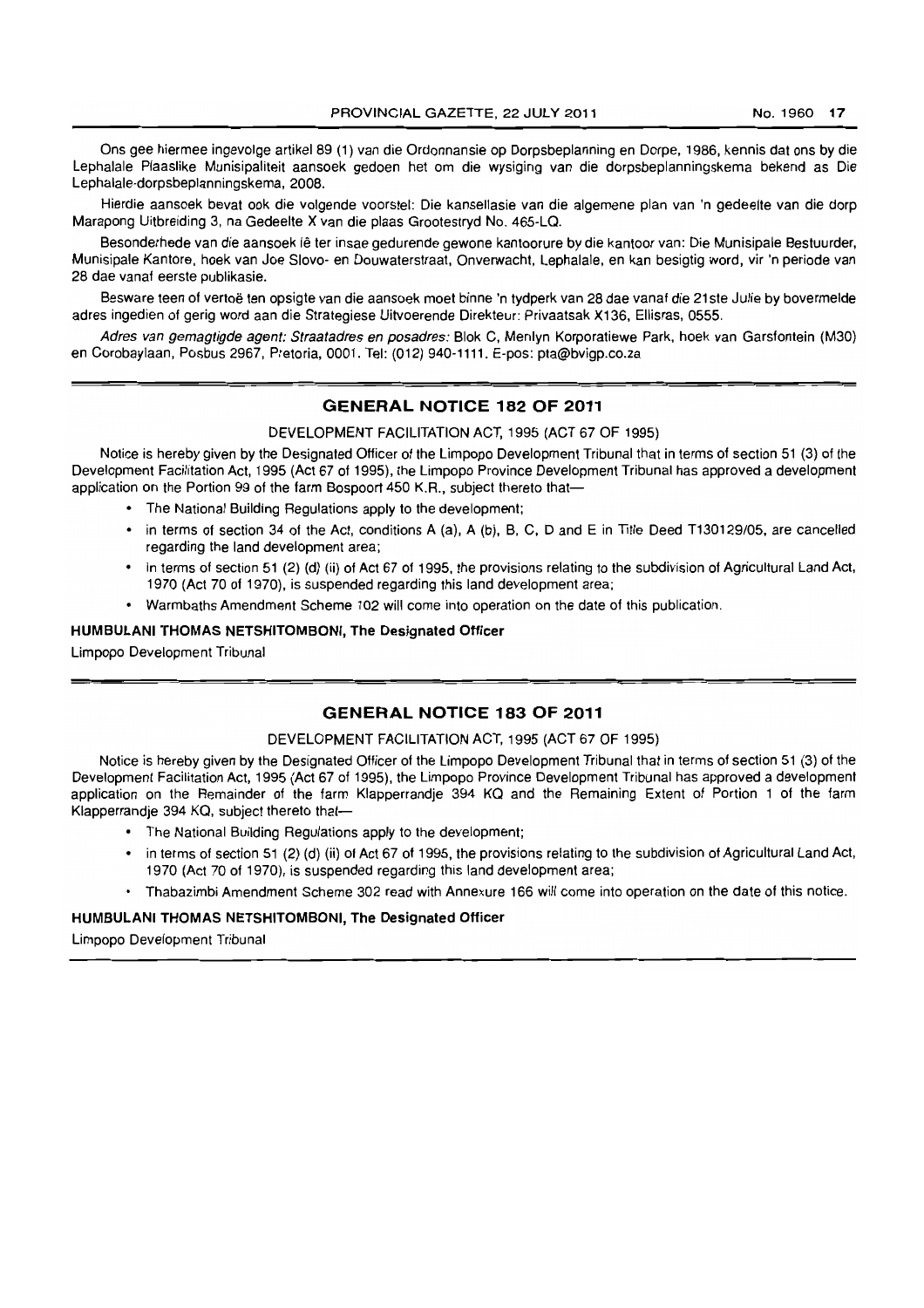### ALGEMENE KENNISGEWING 168 VAN 2011

### KENNISGEWING VAN VOORNEME OM DORP TE STIG

Voorgestelde Dorp: Polokwane X 121 gelee op die Gedeelte-162 rn gedeelte van gedeelte 80); 'n Gedeelte van die Resterende Gedeelte van Gedeelte 45 en die Resterende Gedeelte van Gedeelte 74 van die plaas Doornkraal 680 LS - Limpopo Provinsie in die regsgebied van Polokwane Munisipaliteit

Die Polokwane Munisipaliteit, gee hiermee ingevolge Artikel 69(6)(a) en 96 van die Ordonnansie op Dorpsbeplanning en Dorpe (Ordonnansie 15 van 1986) kennis dat "n aansoek om dorpstigting om Polokwane X 121 (namens Departement van PlaasJike Regering en Behuising) in die bylae hierby genome, te stig deur hom ontvang is,

Besonderhede van die aansoek lê ter insae gedurende gewone kantoor ure by die kantoor van die Bestuurder: Beplanning (Ruimtelike Beplanning en Grondgebruike), direktoraat Beplanning en ontwikkeling (Ruimtelike Beplanning en grond beheer) eerste vloer Wesvleul, Burgersentrum. Landdros Marestraat, Polokwane vir 'n tydperk van 28 dae vanaf 15 Julie 2011 .

Besware teen of vertoe ten opsigte van die aansoek moet binne 28 dae van 15 Julie 2011 skriftelik by of tot die Bestuurder: Beplanning (Ruimtelike Beplanning en Grondgebruike), Direktoraat Beplanning en ontwikkeling (Ruimtelike Beplanning en grond beheer) by onderstaande adres of by Posbus 111, Polokwane, 0700 ingedien of gerig word.

#### BYLAE

| $\bullet$ | Naam van die dorp:                | Polokwane X 121                                       |           |
|-----------|-----------------------------------|-------------------------------------------------------|-----------|
| $\bullet$ | Volle naam van aansoeker.         | Planning Concept Stads en Streekbeplanners namens die |           |
|           |                                   | Departement van Plaaslike Regering en Behuising       |           |
| $\bullet$ | Aantal erwe in voorgestelde dorp: |                                                       |           |
|           |                                   | "Residensieel 1"                                      | 473 erwe; |
|           |                                   | "Residensieel 3" (64 eenhede per ha):                 | 3 erwe:   |
|           |                                   | "Opvoedkundig" - kleuterskool                         | 1 erf     |
|           |                                   | "Besigheid 3"                                         | 1 erf     |
|           |                                   | "RSA" Polisie stasie                                  | 1 erf     |
|           |                                   | "Munisipaal"                                          | 3 erwe    |
|           |                                   | "Openbare oopruimtes"                                 | 2 erwe    |
|           |                                   | "Openbare Paaie":                                     |           |

Eiendom beskrywing van grond waarop dorp gestig staan te word: Gedeelte 162 ('n gedeelte van gedeelte 80); Resterende Gedeelte van Gedeelte 45 (n gedeelte van Gedeelte 20),en die Resterende Gedeelte van Gedeelte 74 van die plaas Doornkraal 680 LS

Ligging van voorgestelde dorp: Die eiendom is gelee aangrensend aan Mahlesedi park, tussen Polokwane Rylaan en Nelson Mandela Rylaan. op die hoek van Maropeng Rylaan en Nelson Madela Rylaan

F.L. LAMOLA MUNISIPALE BESTUURDER BURGERSENTRUM, POLOKWANE, 0700

### GENERAL NOTICE 168 OF 2011

**1\_.** 

#### NOTICE OF INTENTION TO ESTABLISH A TOWNSHIP

Proposed Town: Polokwane X 83 situated on the Portion 162 (a Portion of Portion 80); a Portion of the Remaining extent of Portion 45 and the Remaining extent of Portion 74, all of the farm Doornkraal 680 registration Divison L.S. - Limpopo Province in the jurisdiction area of the Polokwane Municipality.

The Polokwane Municipality hereby give notice in terms of Sections 69(6) (a) and 96 of the Town Planning and Townships Ordinance (Ordinance 15 of 1986) that an application to establish the township. Polokwane X 121 (on behalf of Local Government and Housing), referred to in the annexure hereto has being received by it.

Particulars of the application will lie for inspection during normal office hours at the offices of the Manager Planning: (Spatial Planning and Land use Management) Directorate Planning and Development (Spatial planning and Land Use Management), First Floor. West Wing Civic Centre, Landdros Mare street, Polokwane for a period of 28 days from 15 July 2011 .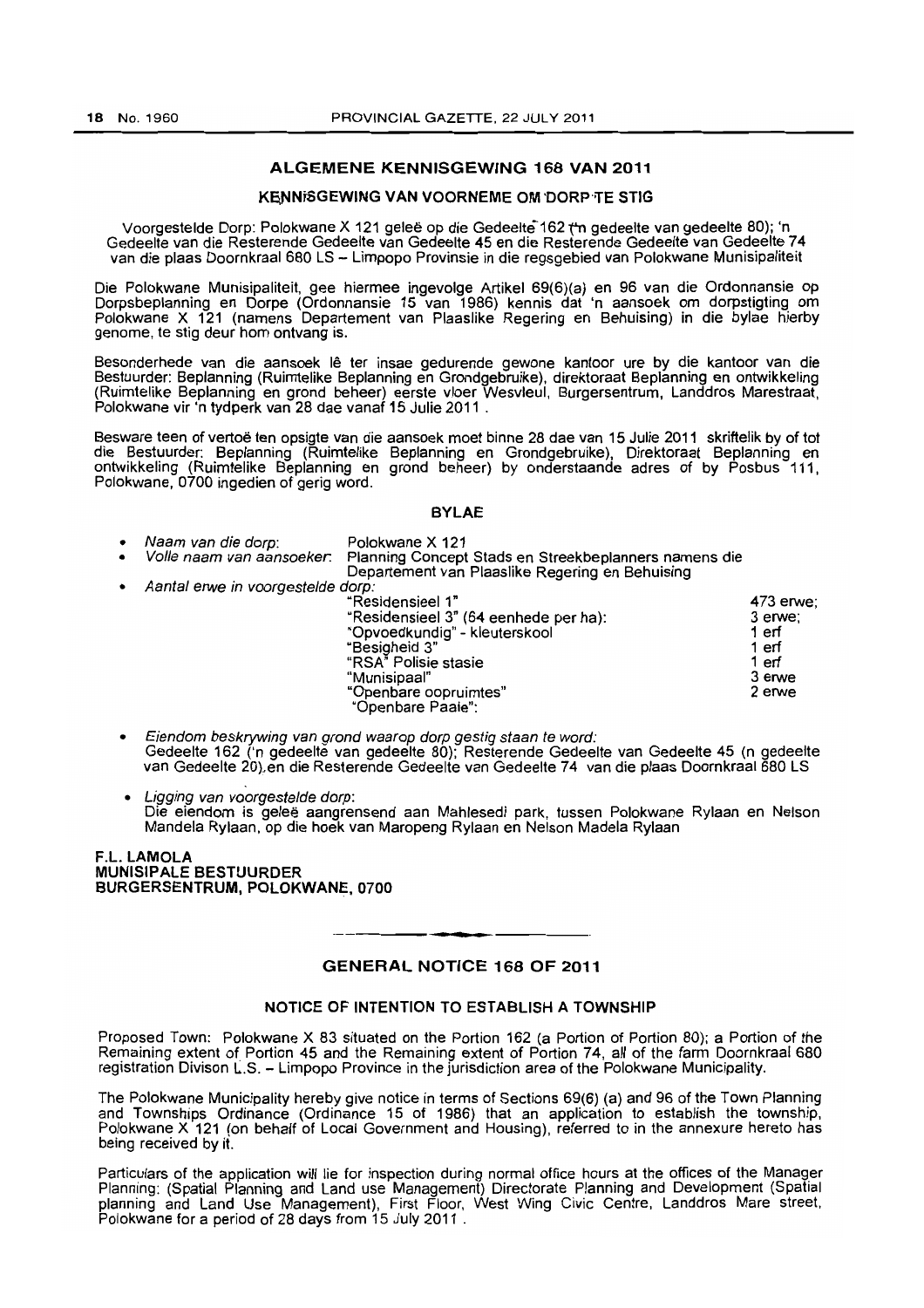Objections and or representations in respect to the application must be lodged with or made in writing and in duplicate to the underneath address or to the offices of the Manager Planning: (Spatial Planning and Land use Management) Directorate Planning and Development (Spatial planning and Land Use Management), first Floor, West Wing Civic Centre, Landdros Mare street, or Box 111, Polokwane. 0700, within a period of 28 days from 15 July 2011.

### ANNEXURE

- Name of Township: Polokwane X 121 Planning Concept Town & Regional Planners - on behalf of the . Department of Local Government and Housing France of erven in the proposed township:<br>"Residential 1" 475 erven" (Residential 1" 475 erven" (Residential 3" (64 units per ha): "Residential 3" (64 units per ha): 3 erven;"<br>"Educational" crèche "Educational" crèche 1 erf; "Business 3" 1 erf; "Municipal" 3 erven;<br>"RSA" Police station 3 and 3 erven; "RSA" Police station 1 erf<br>"Public Open Spaces" 2 erven "Public Open Spaces" "Public Roads":
	- Description of land on which township is to be established: Portion 162 (a portion of portion 80); the Remaining extent of Portion 45 ( a portion of portion 20); Remaining extent of Portion 74. the farm Doornkraal680 registration L.S. -Limpopo Province
	- Situation of proposed township: The development area is situated between Nelson Mandela Drive and the old Seshego Road (Polokwane Drive) adjacent to Mahlasedi Park on the comer of Maropeng Drive and nelson Mandela Drive

F.L. LAMOLA MUNICIPAL MANAGER CIVIC CENTRE, POLOKWANE, 0700

15-22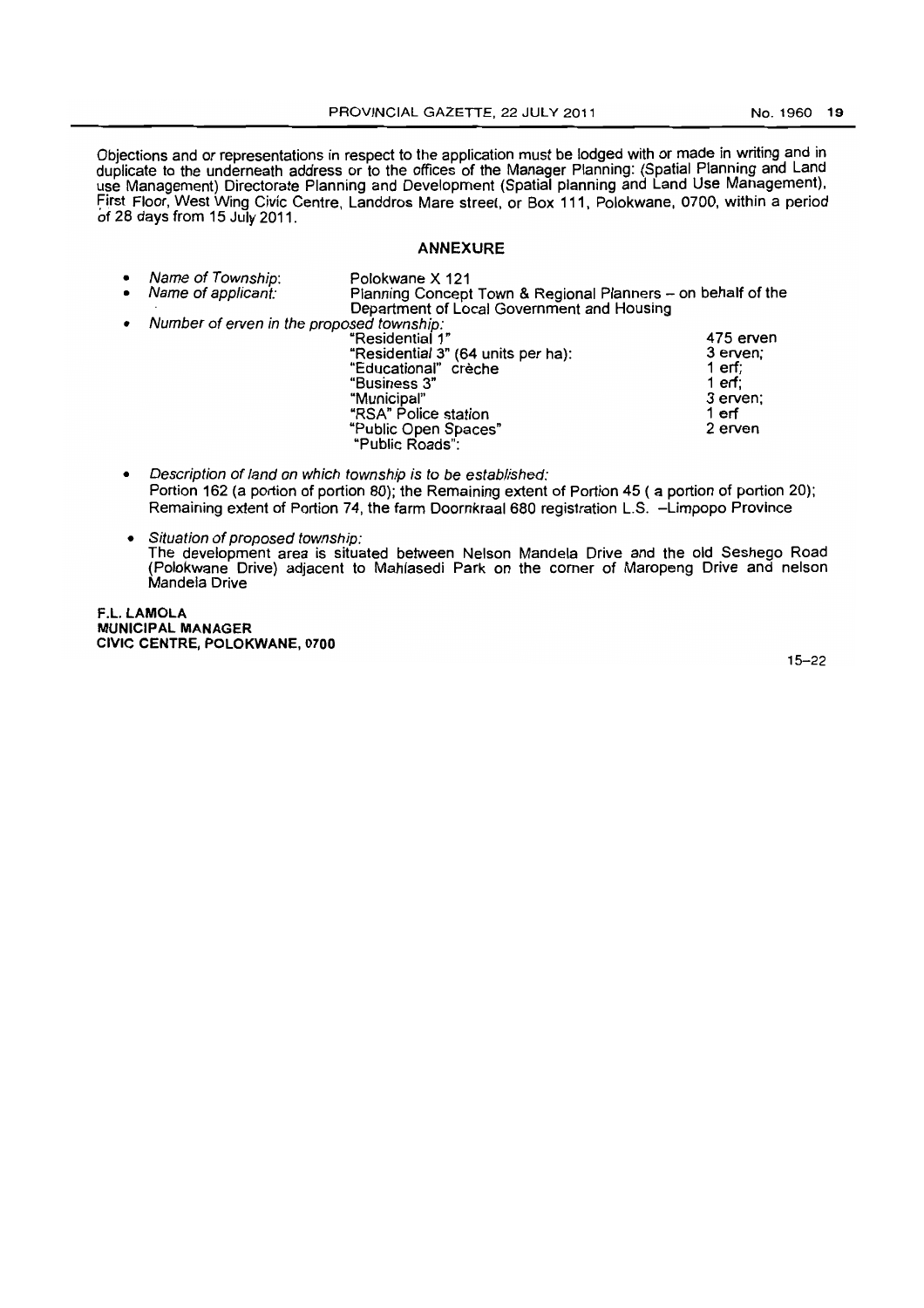### **GENERAL NOTICE 173 OF 2011**

#### STEELPOORT ESTATE

### NOTICE OF PROPOSED LAND DEVELOPMENT APPLICATION LIMPOPO DEVELOPMENT TRIBUNAL: REFERENCE LH121114/3/1/316(DO)

(Regulation 21(10) of the Development Facilitation Regulations in terms of the Development Facilitation Act. 1995)

I. Peter John Dacomb of Plan Practice Pretoria CC. acting on behalf of the Dolphin Whisper Trading 10 (pty) Ltd. being the registered owners of the Remaining Extent of the Farm Grootboom 336. Registration Division KT. Limpopo Province, (Greater Tubatse Municipal Jurisdiction) have lodged an application in terms of the Development Facilitation Act. 1995 (the Act) for the establishment of a land development area on said farm portion to be known as Steelpoort Estate. The Remaining Extent of the farm Grootboom 336, Registration Division KT, Limpopo Province is situated to the south-east of the existing Steelpoort Urban Area and straddles the R555 Provincial Road (linking Steelpoort to, inter alia, Middelburg). The subject property fronts on the Steelpoort River along its north-western boundary and extends to higher lying ground further to the south-east. The land development area will consist of the following:

- The total land development area will measure approximately 97.74ha ha in extent and will provide for 831 individual erven and public roads.
- The larger development area will be developed in incremental phases (7 phases in total).
- A total of 774 erven will be set aside for Residential 1 purposes.
- Approximately 14.79ha of land will be set aside for typical grouphousing development (Residential 2) at a density of 50 units per hectare.
- Approximately 5.09ha of land will be set aside for higher density residential development (Residential 3) subject to a density of 90 units per hectare.
- A total of 2 Erven will be set aside for business purposes (including retail) on which approximately 11 600m2 of floor area may be developed.
- A total of 5 erven to be set aside for Institutional/educational/social halls and private open space purposes, covering approximately 8600m'.
- 1 Erf will be set aside for educational purposes, covering approximately 2.4ha of land. (For the purpose of a Primary School).
- Approximately 10.7 ha of land will be retained as private open space.

The land development application seeks the following relief in terms of the Act:

- $(i)$  The approval of the layout plan of the development area indicating the subdivision of the parent farm portion to provide for the subdivisional configuration of the erven and internal roadways and open spaces as described herein;
- (ii) Approval of the amendment of the Greater Tubatse Local Municipality land Use Scheme, 2006 so as to allocate appropriate land use rights to each property within the larger development area as described herein;
- [iii) Approval of the division of the parent farm portion so as to divorce the development site from the Remainder; and
- (iv) Approval of the provisions of the draft services agreement to be concluded by the applicant and the Municipality (as the primary service provider) so as to give effect to Section 40 of the Act.

The relevant plan(s), document(s) and information are available for inspection at the office of the Designated Officer/Registrar, Limpopo Development Tribunal, 23 Market Street, Cnr of Landros Mare and Rabe Street, Hensa Towers Building, Polokwane, 0700 and at the office of the Municipal Manager, Greater Tubatse Local Municipality, 1 Kastania Street, Burgersfort, 1150 and at the office of Plan practice Town Planners, c/o Brooklyn Road and First Street, Menlo Park, Pretoria for a period of 21 days from 15 July 2011.

The application will be considered at a Tribunal Hearing to be held at Khumula Game Lodge outside Burgersfort on 13 October 2011 at 10:00. The Pre-Hearing Conference will be held at the same venue on 15 September 2011 at 10:00. From Burgersfort take the Burgersfort Road through Burgersfort and at the last robot turn left onto the Steelpoort road (R555). After 4km the gate to Khumula Game Lodge will be on the left.

### GPS Co-ordinates: S 24° 40.345 E 030° 17.003

Any person having an interest in the application should please note:

- 1. You may, within 21 days from date of the first publication of this notice, provide to the Designated Officer/Registrar any written objection or representation; or
- 2. If your comments constitute an objection to any aspect of the land development application, you must appear in person or through a representative before the Tribunal on the dates mentioned above.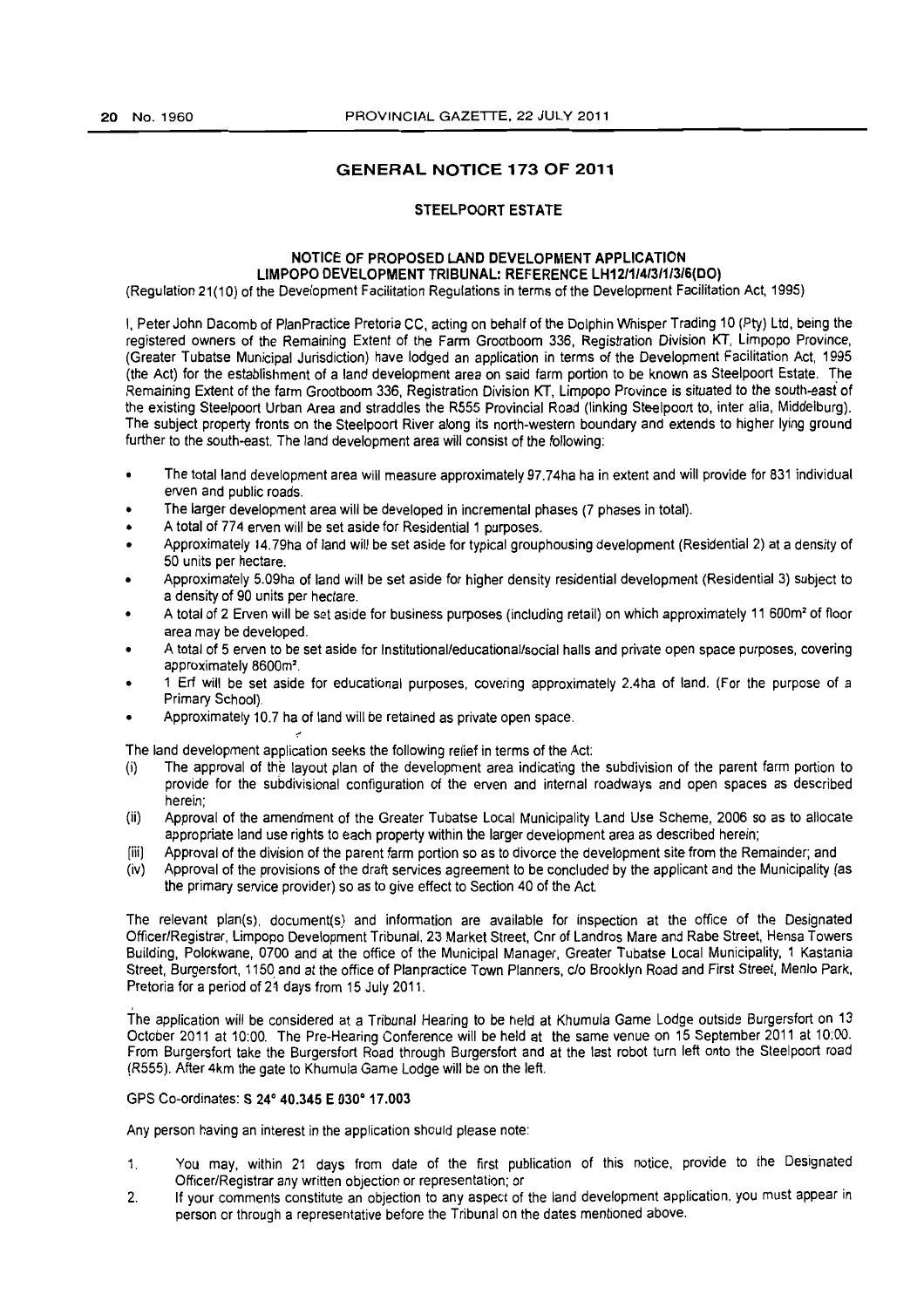Any written objection or representation must be delivered to the Designated Officer/Registrar (Reference T. Netshitomboni, Limpopo Development Tribunal, 23 Market Street, Cnr of Landros Maree and Rabe street, Hensa Towers Building. Polokwane, 0700 and you may contact the Designated Officer/Registrar if you have any queries on Telephone no 015 295 6851 or 072 185 6197 or e-mail at NetshitomboniHT@limdlgh.gov.za.

Details of Applicant: PlanPractice Town Planners PO Box 35895, Menlo Park, 0102 Tel: 012 362 1741 Fax: 012 362 0983 Email: peter@practicegroup.co.za Ref: 600/521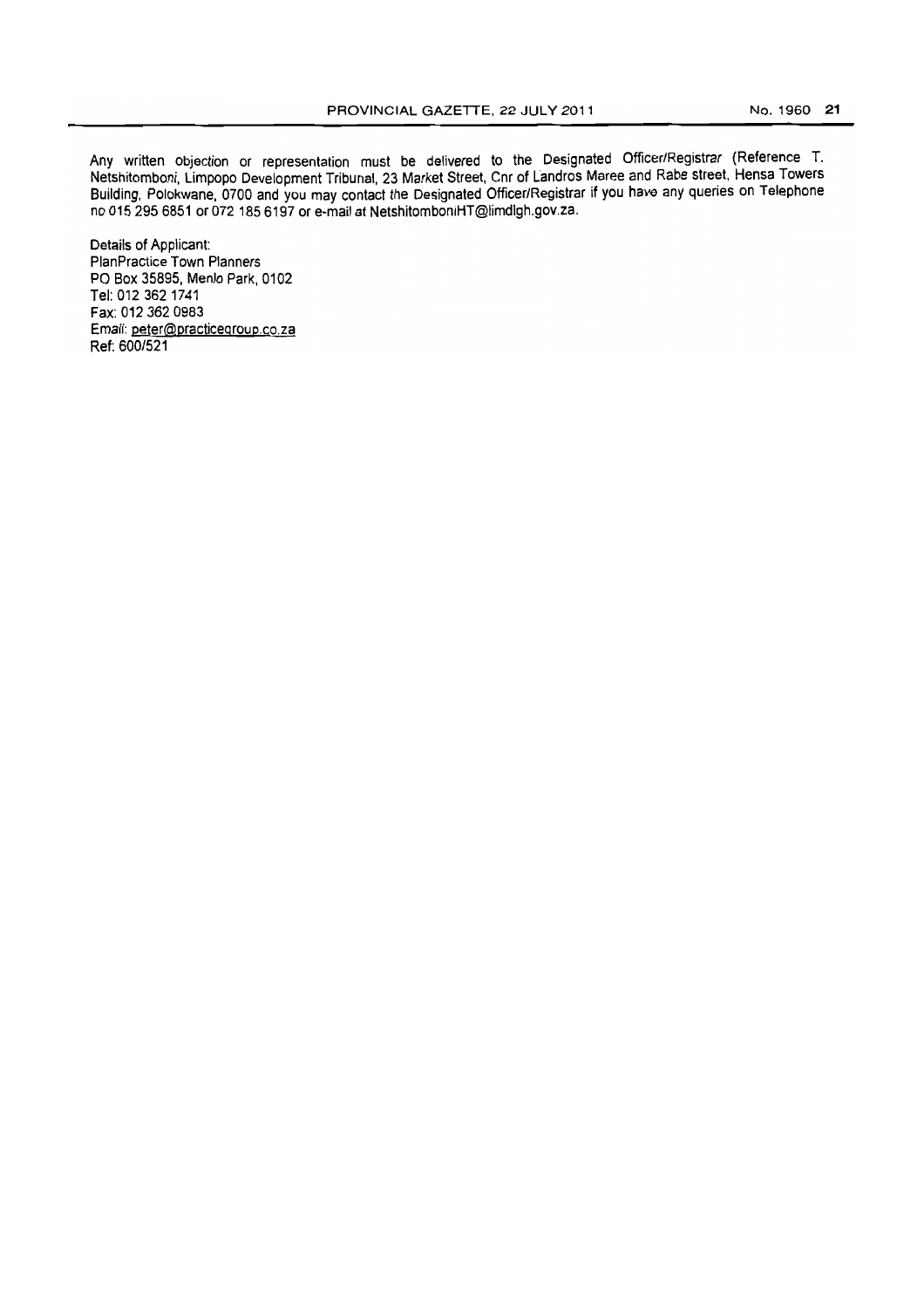### ALGEMENE KENNISGEWING 173 VAN 2011

#### STEELPOORT ESTATE KENNISGEWING: VOORGESTELDE GRONDONTWIKKELINGSGEBIED LIMPOPO ONTWIKKELINGSTRIBUNAAL: VERWYSING LH12/1/413/1/3/6(DO)

(Regulasie 21(10) van die Ontwikkeling Fasiliteringsregulasies ingevolge die Wet op Ontwikkelingsfasilitering, 1995)

Ek, Peter John Dacomb van Planpraktyk Pretoria BK, tree op namens Dolphin Whisper Trading 10 (Edms) Bpk, synde die geregistreerde eienaar van die Resterende Gedeelte van die Plaas Grootboom 336, Registrasie Afdeling KT, Limpopo Provinsie en het 'n aansoek ingevolge die Wet op Ontwikkelingsfasilitering, 1995 (die Wet) ingedien vir die vestiging van 'n Grondontwikkelingsgebied op die bogenoemde plaasgedeelte wat bekend sal staan as Steelpoort Estate. Die Resterende Gedeelte van die Plaas Grootboom 336 KT is geleë suid-oos van die Steelpoort stedelike gebied en begrens die R555 Provinsiale pad wat Steelpoort met. onder andere Middelburg verbind. Die plaasgedeelte word deur die Steelpoort Rivier langs sy noord-westelike grens begrens en strek na hoër geleë grond na die suid-ooste. Die Grondontwikkelingsgebied sal uit die volgende bestaan:

- Die ontwikkelingsgebied sal ongeveer 97.7ha in beslag neem en sal voorsiening maak vir die vestiging van 831 individuele erwe en openbare paaie.
- Die groter ontwikkelingsgebied sal in 7 fases ontwikkel word.
- 'n Totaal van 774 erwe sal vir Residensieel 1 doeleindes opsy gesit word.
- Ongeveer 14.79ha grond sal vir Groepsbehuising (Residensieel 2) met 'n digtheid van 50 eenhede per hektaar opsy gesit word.
- Ongeveer 5.09ha grond sal vir hoë digtheid behuising (Residensieel 3) met 'n digtheid van 90 eenhede per hektaar opsy gesit word;
- Twee erwe sal opsy gesit word vir besigheidsdoeleindes (insluited kleinhandel) waarop ongeveer 11 600m2 vloeroppervlakte ontwikkel kan word.
- 5 erwe sal opsy gesit word vir inrigting/opvoedkundige doeleindes of geseligheidsaal en privaat oopruimte en sal ongeveer 8600m<sup>2</sup>opneem;
- 1 erf sal opsy gesit word vir opvoedkundige doeleindes (laerskool) en sal ongeveer 2,4ha grond opneem.
- Ongeveer 10,7ha grond sal vir privaat oopruimte gebruik word.

Die grondontwikkelingsaansoek versoek die volgende regshulp valgens die Wet:

- Goedkeuiing van die uitlegplan wat die onderverdeling van die groter plaasgedeelte aandui asoak die groepering van die erwe, interne paaie en oopruimtes in die ontwikkelingsgebied.
- Goedkeuring van die wysiging van die Groter Tubatse Plaaslike Munisipaliteit se Grondgebruikskema van 2006, om die karrekte grondgebruiksregte aan elke eiendom in die ontwikkelingsgebied toe te ken;
- Goedkeuring van die onderverdeling van die groter plaasgedeelte om die ontwikkelingsgebied van die restant van die plaas te skei;
- Goedkeuring van die bepalings van 'n konsep dienste-ooreenkoms wat tussen die applikant en die Munisipaliteit gesluit moet word om sodoende aan die bepalings van Gedeelte 40 van die Wet te voldoen.

Die relevante plan(ne), dokument(e) en inligting lê ter insae by die kantore van die Aangewese Beampte, Limpopo Ontwikkelingstribunaal, 23 Marketstraat, hlv Landdros Mare en Rabestraat, Hensa Towers Gebou, Polokwane, 0700 en by die kantore van die Munisipale Bestuurder Groter Tubatse Plaaslike Munisipalitiet, Kastaniastraat nom mer 1, Burgersfort, 1150 en by die kantore van Planpraktyk Stadsbeplanners, h/v 8rooklynweg en Eerstestraat, Menlo Park, Pretoria vir 'n tydperk van 21 dae vanaf 15 Julie 2011.

Die aansoek sal oorweeg word by 'n Tribunaalverhaor wat gehou sal word by Khumula Game Lodge op 13 Oktober 2011 om 10hOO en die Voorverhoor salop 15 September 2011 om 10hOO by dieselfde lokaal plaasvind. Vanaf Burgersfort neem die Burgersfort pad reguit deur Burgersfort. By die laaste robot draai regs op die Steelpoort Pad (R555) Khumula Game Lodge sal na 4km op die linkerkant wees.

#### GPS Koordinate: S 24° 40.345 E 030° 17,003

Persone wat belang het by die aansoek moet kennis neem dat:

1. U binne 21 dae vanaf die datum van die eerste publikasie van hierdie kennisgewing u beswaar en/of vertoë skriftelik by die Aangewese Beampte kan indien.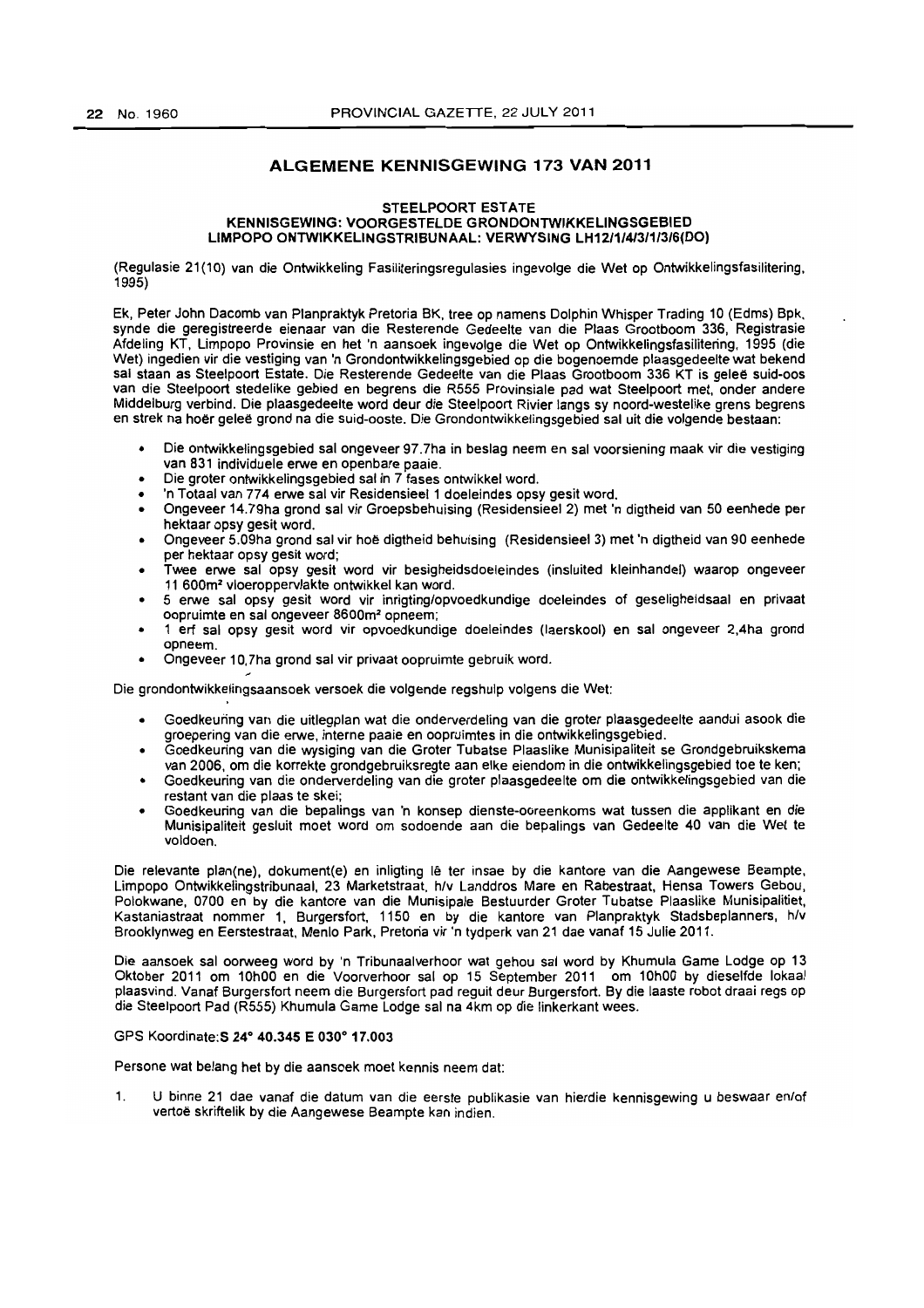2. Indien u kommentaar 'n beswaar teen die aansoek vir die vestiging van die ontwikkelingsgebied is,moet u of u verteenwoordiger op genoemde datums voor die Tribunaal verskyn.

Enige skriftelike besware of vertoe moet aan die Aangewese Beampte Mr. T. Netshitomboni, Limpopo Ontwikkelingstribunaal, 23 Marketstraat, h/v Landros Maree en Rabestraat, Hensa Towers Gebou, Polokwane, 0700 gerig word. Die Aangewese Beampte kan ook gekontak word by Telefoon nommer 015 295 6851 of 072 185 6197 of per e-pos by NetshitomboniHT@limdlgh.gov.za indien u enige navrae het.

Besonderhede van Applikant: Planpraktyk HIv Brooklynweg en Eerstestraat Menlo Park Te1:012-3621741 Faks:012-3620983 Epos: peter@planpractice.co.za Ons Verw: 600/521

15-22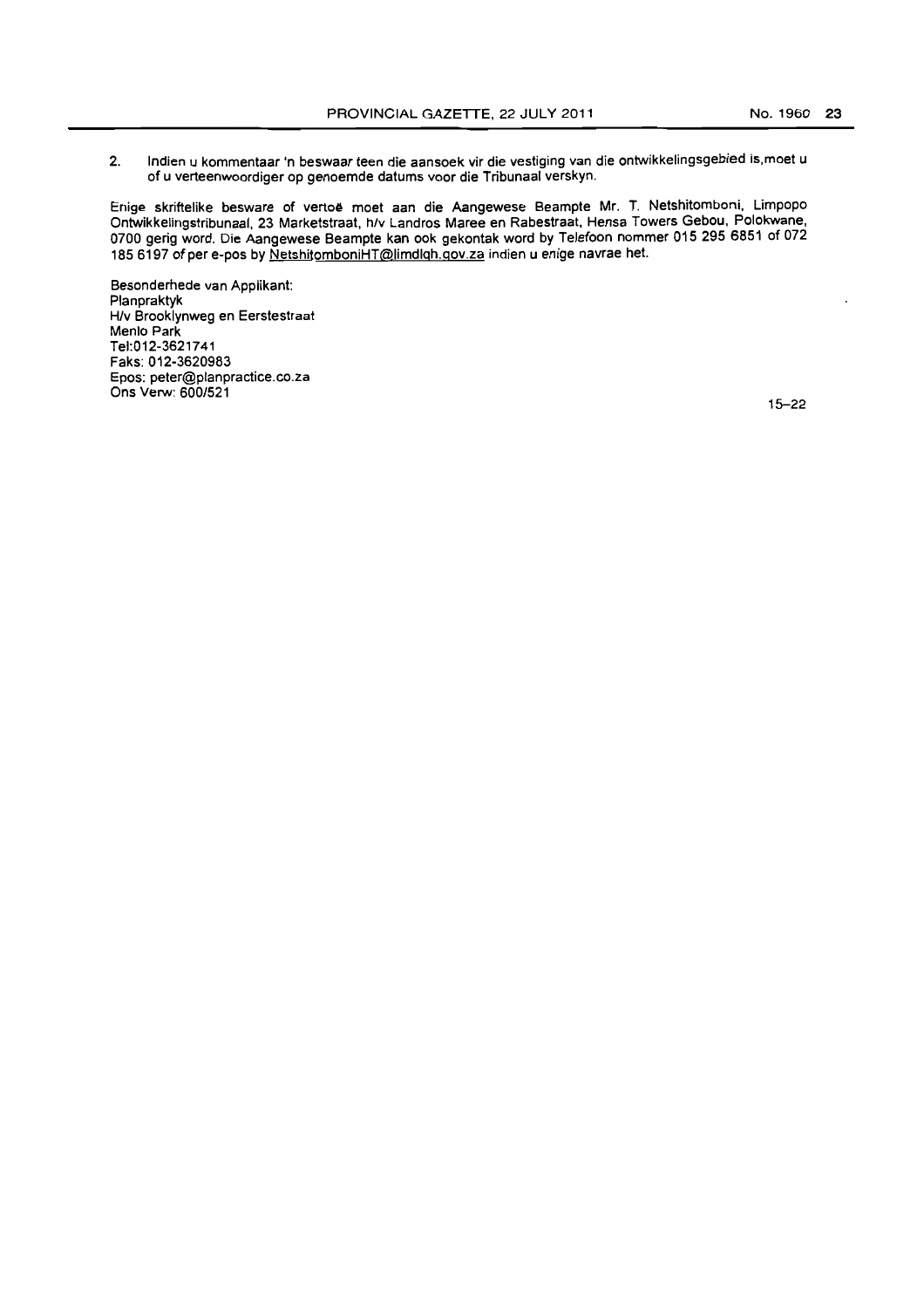# **LOCAL AUTHORITY NOTICES PLAASLIKE BESTUURSKENNISGEWINGS**

### LOCAL AUTHORITY NOTICE 254

#### DECLARATION OF ELLISRAS EXTENSION 50 AS APPROVED TOWNSHIP

In terms of section 103 of the Town-planning and Townships Ordinance, 1986 (Ordinance 15 of 1986) the Lephalale Local Municipality hereby declares the township of Ellisras Extension 50 to be an approved township, subject to the conditions as set out in the Schedule hereto.

#### SCHEDULE

STATEMENT OF THE CONDITIONS UNDER WHICH THE APPLICATION MADE BY LEPHALALE LOCAL MUNICIPALITY (HEREINAFTER REFERRED TO AS THE APPLICANTITOWNSHIP OWNER) UNDER THE PROVISIONS OF CHAPTER 4 OF THE TOWN PLANNING AND TOWNSHIPS ORDINANCE,1986 (ORDINANCE 15 OF 1986), FOR PERMISSION TO ESTABLISH A TOWNSHIP ON PORTION 5 (A PORTION OF PORTION 3) OF THE FARM GROOTESTRYD 465 LQ, LIMPOPO PROVINCE, HAS BEEN GRANTED

#### 1. CONDITIONS OF ESTABLISHMENT

#### NAME

The name of the township shall be known as Ellisras Extension 50.

#### DESIGN

The township shall consist of erven and streets as indicated on the General Plan L.G. 7886/2006.

#### DISPOSAL OF EXISTING CONDITIONS OF TITLE

- (a) All erven shall be made subject to existing conditions and servitudes. if any. including the reservation of rights to minerals.
- (b) ERVEN 4847 TO 4849 AND 4870 TO 4872

The erven is subject to a servitude. 20m wide, in favour of Yskor 8eperk, Registration Number: 1989/02164/06. or its successors, for water purposes as indicated on the general plan LG *7886/2006* 

#### ACCESS

- (a) Ingress from the provincial road 1675 to the township and egress to provincial road 1675 from the township shall be restncted to the junction of the right of way servitude. 20m wide, over the Remainder of Portion 3 of the Farm Grootestryd 465 LQ. with the said road.
- (b) The township owner shall at its own expense, submit a geometric design layout (scale 1 :500) of the ingress and egress points referred to in (a) above. and specifications for the construction of the accesses, to the Roads Agency Limpopo for approval. The township owner shall after approval of the layout and specifications, construct the said ingress and egress points at its own expense to the satisfaction of the Roads Agency Limpopo.

### ACCEPTANCE AND DISPOSAL OF STORMWATER

The township owner shall arrange for the drainage of the township to fit in with that of the provincial road 1675 and for all storm water running off or being diverted from the road to be received and disposed of.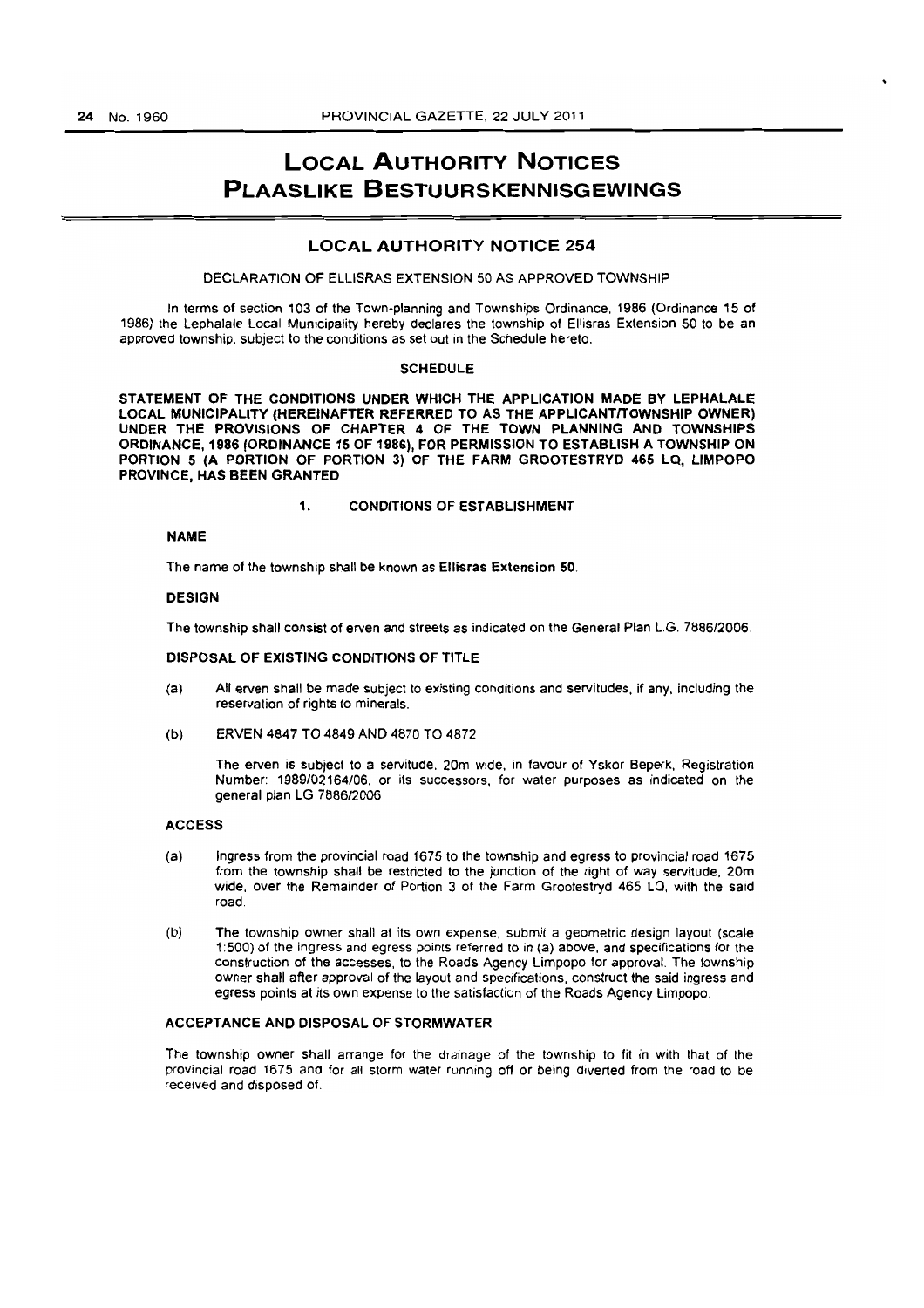### 2. CONDITIONS OF TITLE

#### CONDITIONS IMPOSED IN TERMS OF THE PROVISIONS OF THE TOWN PLANNING AND TOWNSHIPS ORDINANCE, 1986 (ORDIANCE 1 OF 1986,

The erven mentioned hereunder shall be subject to the conditions as indicated.

(I) ALL ERVEN

The erf is subject to a servitude, 2m wide, in favour of the local authority, for sewerage and other municipal purposes. along any two boundaries other than a street boundary and in the case of a panhandle erf. an additional servitude for municipal purposes 2m wide across the access portion of the erf, if and when required by the local authority: Provided that the local authority may dispense with any such servitude.

- (ii) No building or other structure shall be erected within the aforesaid servitude area and no large-rooted trees shall be planted within the area of such servitude or within 2m thereof.
- (iii) The local authority shall be entitled to deposit temporarily on the land adjoining the aforesaid servitude such material as may be excavated by it during the course of the construction, maintenance or removal of such sewerage mains and other works as it, in its discretion may deem necessary, and shall further be entitled to reasonable access to the said land for the aforesaid purpose subject to any damage done during the process of the construction, maintenance or removal of such sewerage mains and other works bring made good by the local authority.
- (iv) Except with written consent of the local authority, and subject to such conditions as it may impose. neither the owner nor any person shall-
	- (aa) save and except to prepare the erf for building purposes, excavate any material therefrom;
	- (bb) sink any wells or boreholes on the erf or abstract any subterranean water therefrom; or
	- (cc) make of permit to be made, on the erf for any purposes whatsoever, any tiles or earthenware pipes or other articles of a like nature
- (v) Where, in the opinion of the local authority, it is impracticable for storm water to be drained from higher-lying erven direct to a public street. the owner of the lower -lying erf shall be obliged to accept or permit the passage over the ert such storm water: Provided that the owners of any higher-lying erven, the storm water from which is discharged over any lower-lying erf, shall be liable to pay a proportionate share of the cost of any pipeline or drain which the owner of such lower-lying ert may find necessary lay or construct for the purposes of conducting the water so discharged over the erf.
- (vi) The sitting of buildings, including outbuildings, on the erf and entrances to and exits from the erf to a public street system shall be to the satisfaction of the local authority.
- (vii) The main building, which shall be a completed building and not one which has been partly erected and is to be completed at a later date, shall be erected simultaneously with, or before. the outbuildings.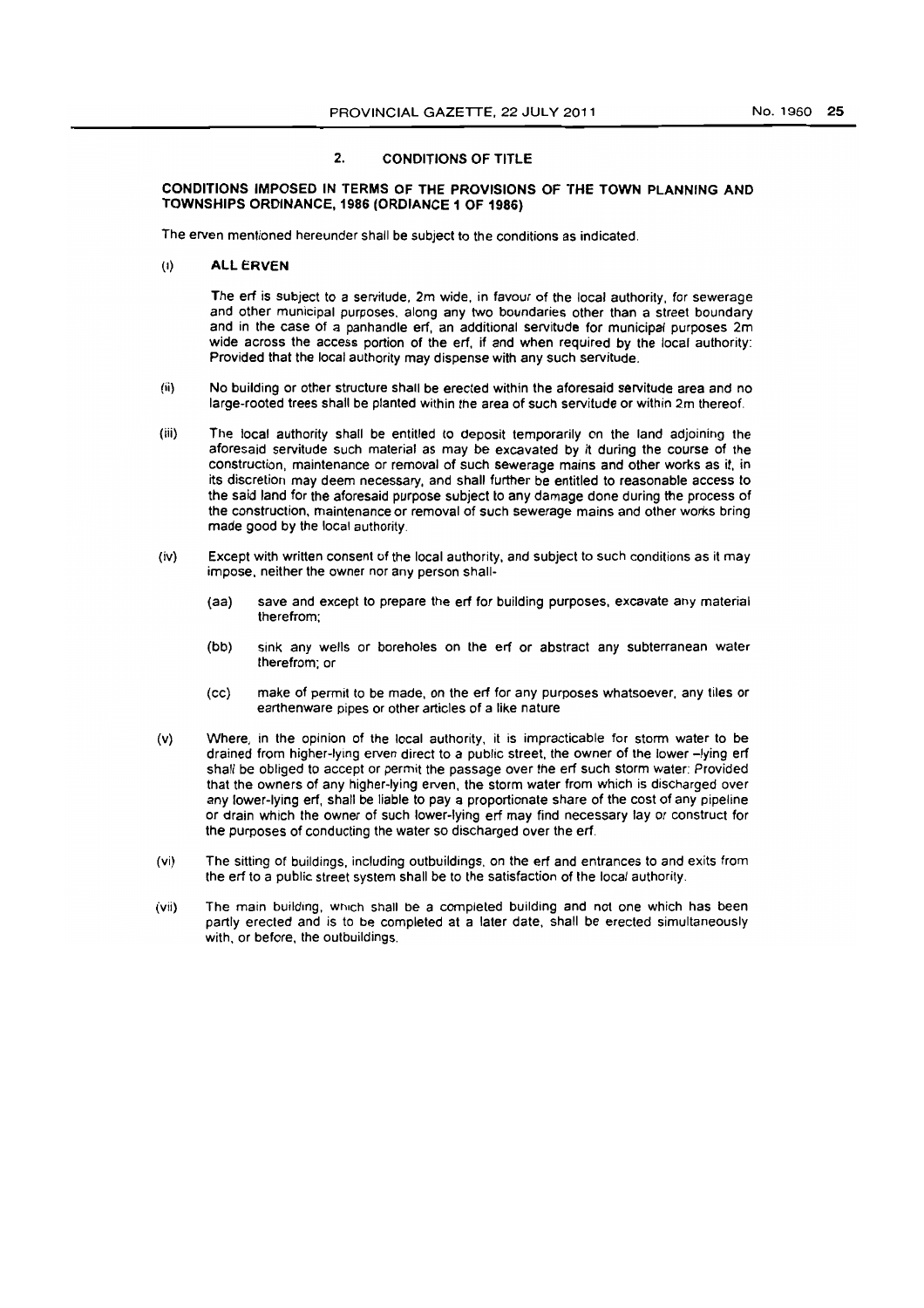- (viii) The loading and off.loading of goods shall take place only within the boundaries of the ert to the satisfaction of the local authority, unless the local authority has provided loading facilities in the street reserve.
- (ix) No malerial or goods of any nature whatsoever shall be dumped or place within the building restriction area along any street, and such area shall be used for no other purposes than the laying out of lawns. garden, parking or access roads: Provided that if it is necessary for a screen wall to be erected on such boundary. this condition may be relaxed by the local authority subject to such conditions as may be determined by it
- (x) A screen wall or walls shalf be erected and maintained to the satisfaction of the local authority as and when required by it.
- (xi) If the erf is fenced, such fence and maintenance thereof shall be to the satisfaction of the local authority.
- (xii) The registered owner is responsible for the maintenance of the whole development on the erf. If the local authority is of the opinion that the erf or any portions of the development is not being satisfactorily maintained. the local authority shall be entitled to undertake such maintenance at the cost of the registered owner.

### CONDITIONS IMPOSED BY THE CONTROLLING AUTHORITY IN TERMS OF ACT 21 OF 1940

The under mentioned erven shall be subject to the following conditions:

#### (a) ERVEN 4852 AND 4853

- (i) The registered owner of the ert shall erect a physical barrier consisting of a 2m high brick or concrete wall or a wall of such other material as may be approved by the local authority along the boundary thereof abutting on provincial road 1675. to the satisfaction of the local authority and shall maintain such wall to the satisfaction of the local authority.
- (ii) Except for the physical barrier referred to in clause (i) above, a swimming bath or any essential storm waler drainage structure. no building. structure or other thing which is attached to the land, even though it does not form part of the land, shall be erected, nor shall anything be constructed or laid under or below the surtace of the ert within a distance less than 16m from the boundary thereof abutting on the provincial road 1675. nor shall any alteration or addition to any existing structure or building situated within such distance of the said boundary be made except with the consent in writing of the Roads Agency Limpopo.
- (iii) Ingress to and egress from the ert shalt not be permitted along the boundary thereof abutting on provincial road 1675

#### 3. CONDITIONS TO BE INCORPORATED WITHIN THE EXISTING TOWN PLANNING SCHEME IN TERMS OF SECTION 125 OF THE TOWN PLANNING AND TOWNSHIPS ORDINANCE, 1986 (ORDINANCE 1 OF 1986) IN ADDITION TO THE EXISTING PROVISIONS OF THE TOWN PLANNING SCHEME

Proposals to overcome detrimental soil condition to the satisfaction of the local authority shall be contained in all building plans submitted for approval, and all buildings shall be erected in accordance with precautionary measures accepted by the local authority.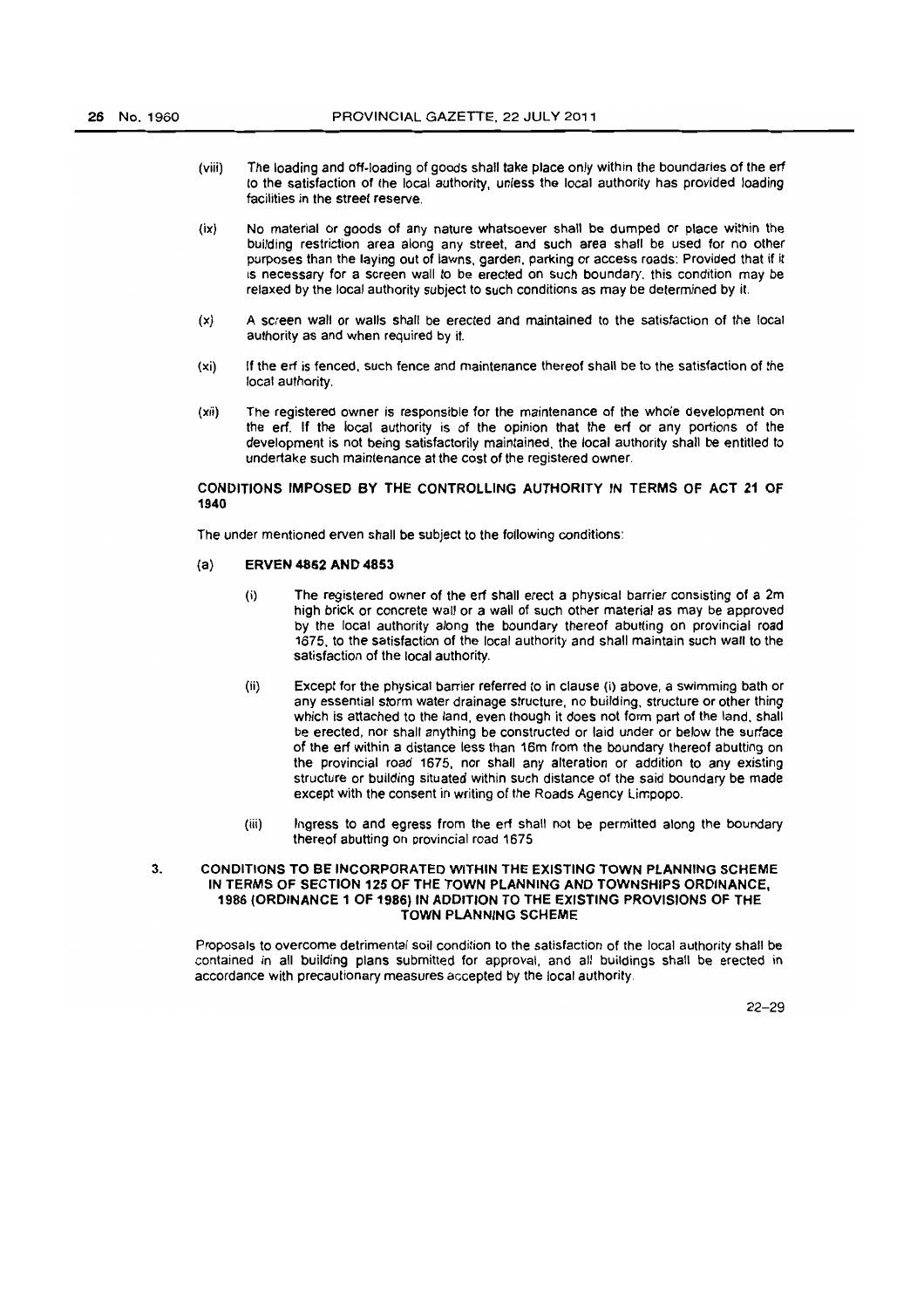### LOCAL AUTHORITY NOTICE 255

#### POlOKWANE MUNICIPALITY'

#### POLOKWANE / PERSKEBULT AMENDMENT SCHEME 138

The Polokwane Municipality hereby in terms of the provisions of Section 125(1) of the Town Planning and Townships Ordinance (Ordinance 15 of 1986) declares that it has approved an amendment scheme being an amendment of the Polokwane / Perskebult Townplanning Scheme, 2007. comprising the same land as indicated in the township of Polokwane Extension 108.

Map 3 and the scheme clauses of the amendment scheme are filled with the Manager: Land Use Management and Spatial development. Polokwane Municipality. and are open for inspection at all reasonable time.

The scheme is known as Polokwane Amendment Scheme 136 and shall come into operation on the date of this publication notice.

F.L. LAMOLA MUNICIPAL MANAGER CIVIC CENTRE, POlOKWANE, 0700

### LOCAL AUTHORITY NOTICE 256

### POlOKWANE MUNICIPALITY DECLARATION AS AN APPROVED TOWNSHIP: POLOKWANE EXTENSION 108

In terms of Section 111 (1) of the Town-planning and Townships Ordinance, 1966 (Ordinance 15 of 1986), the Polokwane Municipality, hereby declares Polokwane Extension 108 to be an approved township. subject to the conditions as set out in the Schedule hereto.

#### **SCHEDULE**

CONDITIONS UNDER WHICH THE APPLICATION MADE POLOKWANE LOCAL MUNICIPALITY (HEREINAFTER REFERRED TO AS THE APPLICANT) UNDER THE PROVISIONS OF CHAPTER IV OF THE TOWN PLANNING AND TOWNSHIPS ORDINANCE, 1986 (ORDINANCE 15 OF 1986) FOR PERMISSION TO ESTABLISH A TOWNSHIP ON PORTION 188 (A PORTION OF PORTION 8) OF THE FARM DOORNKRAAL 680 REGISTRATION DIVISION L.S. LIMPOPO PROVINCE HAS BEEN GRANTED.

#### 1. CONDITIONS OF ESTABLISHMENT

1.1 NAME

The name of the township shall be Polokwane Extension 108.

1.2 DESIGN

The township shall consist of erven and streets as indicated on General Plan LG. 1996/2009.

1.3 DISPOSAL OF EXISTING CONDITIONS OF TITLE

All erven shall be made subject to existing conditions and servitudes, if any, but excluding:

(i) A "VERDER ONDERHEWIG aan 'n Notariële Akte van Serwituut ten gunste van die Eleldrisiteitsvoorsieningskommissie om eleldrisiteit oar die binnevermelde eiendom fe vervoer soos meer ten volle sal blyk uit Notariële Akte van Wysiging en Serwituut K311111977S, die harllyne waarvan meer volledig aangedui word deur die Iyn ab op Kaarl LG Nr A4565/1979 aangeheg by Notariële Akte van Wysiging en Serwituut K1071/1980S geregistreer op 10 April 1980," and which only effects Erven 22974, 22994, 22986, 23013 as well as Monana Drive, Caldirite Street, Agrillite Street and Calcite Street.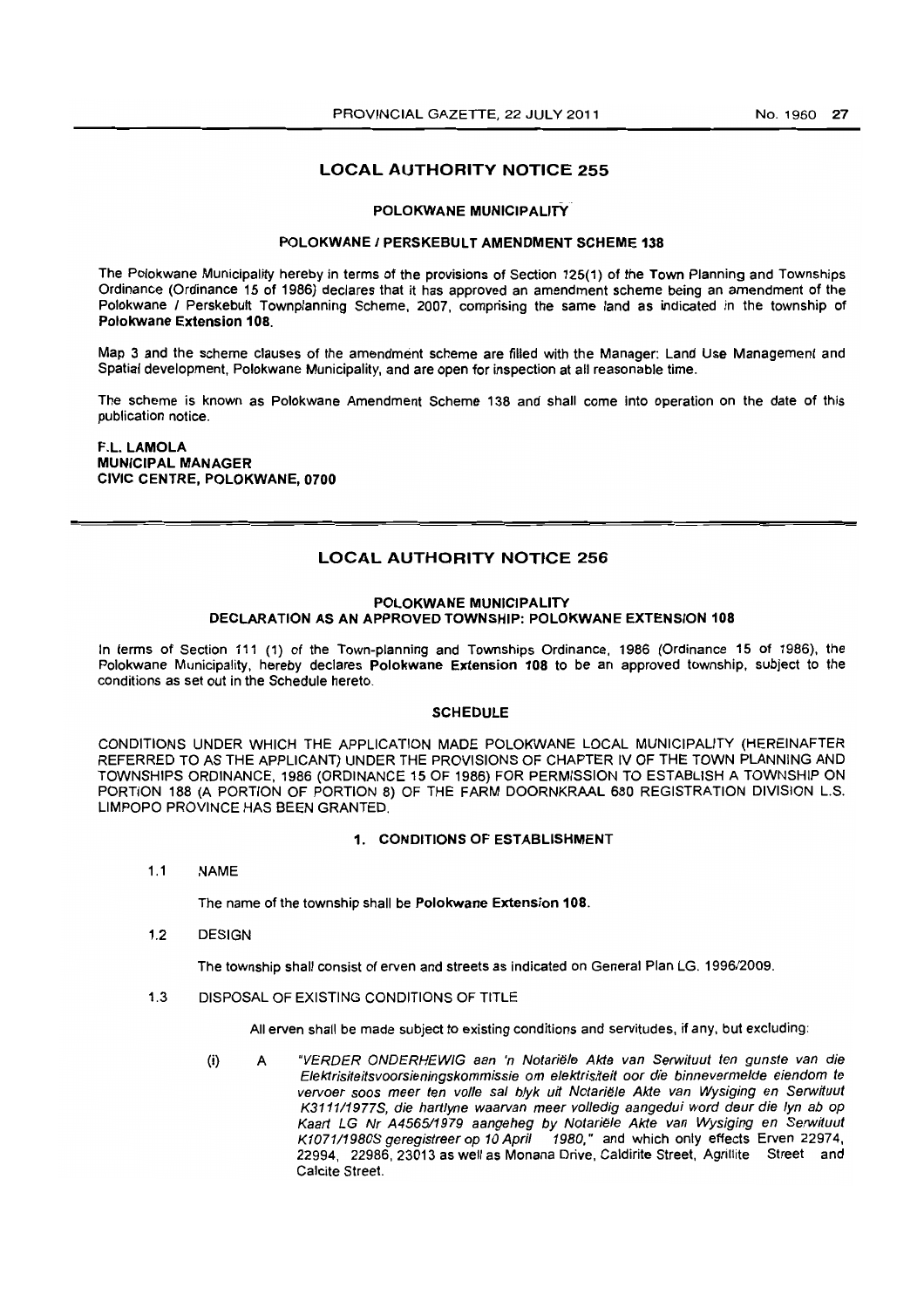(ii) B "Kragtens Notariële Akte van Serwituut K389/1973S geregistreer op 15 Maart 1973 is die hierinvermefde eiendom onderhewig aan 'n serwituut ten gunste van ESKOM om elektrisiteit oor die gemelde eiendom te vervoer, die middellyn waarvan aangedui word deur die fetters be en gh op Kaarl LG A 575211969 aangeheg by die voormelde Notariele Akte van Serwituut," and which only effects Erven 22974, 22994, 22986, 23013 as well as Monana Drive, Calderite Street, Agrillite Street and Calcite Street.

### 2. CONDITIONS OF TITLE

CONDITIONS IMPOSED BY THE AUTHORISED LOCAL AUTHORITY IN TERMS OF THE PROVISIONS OF THE TOWN PLANNING AND TOWNSHIPS ORDINANCE NO. 15 OF 1986

The erven mentioned hereunder shall be subject to the conditions imposed by the local authority in terms of the provisions of the Town Planning and Townships Ordinance, 1986.

- 1. All erven
- i) The ert is subject to servitude, 2 m wide, for sewerage and other municipal purposes, in favour of the local authority, along any two boundaries, on the understanding that the local authority may at any time abandon such servitude.
- ii} No building or other structure shall be erected within the aforesaid servitude area and no large-rooted trees shall be planted within the area of such servitude or within 2 m thereof.
- iii) The local authority shall be entitled to deposit temporally on the land adjoining the aforesaid servitude such material as may be excavated by it during the course of the construction, maintenance or removal of such sewerage mains and other works as it in its discretion may deem necessary and shall further be entitled to reasonable access to the said land for the aforesaid purpose subject to any damage done during the process of the construction. maintenance or removal of such sewerage mains and other works being made good by the local authority.
- 2. Erven 22974,22994,22986.23013 and Monana Drive, Calderite Street. Agrillite Street and Calcite Street.

"VERDER ONDERHEWIG aan 'n Notariële Akte van Serwituut ten gunste van die Elektrisiteitsvoorsieningskommissie om elektrisiteit oor die binnevermelde eiendom te vervoer soos meer ten volle sal blyk uit Notariële Akte van Wysiging en Serwituut K3111/1977S, die hartlyne waarvan meer volledig aangedui word deur die lyn ab op Kaart LG Nr A4565/1979 aangeheg by Notariële Akte van Wysiging en Serwituut K1071/1980S geregistreer op 10 April 1980,"

3. Erven 22974,22994.22986, 23013 and Monana Drive, Calderite Street. Agrillite Street and Calcite Street.

"Kragtens Notariële Akte van Serwituut K389/1973S geregistreer op 15 Maart 1973 is die hierinvermelde eiendom onderhewig aan 'n serwituut ten gunste van ESKOM om elektrisiteit oor die gemelde eiendom te vervoer, die middellyn waarvan aangedui word deur die letters bc en gh op Kaart LG A 5752/1969 aangeheg by die voormelde Notariële Akte van Serwituut."

#### 3 CONDITIONS TO BE INCORPORATED IN THE TOWN PLANNING SCHEME IN TERMS OF SECTION 125 OF ORDINANCE NO. 15 OF 1986, IN ADDITIONAL TO THE PROVISIONS OF THE TOWN PLANNING SCHEME IN OPERATION

1. INDUSTRIAL 2:

Erven *22950* - 22973, 22975 - 22985. 22987 - 22989. 22992 - 22993, 22995 - 23006, 23007 - 23012,23014 - 23122,23124 - 23144 must be zoned "Industrial 2",

2. BUSINESS 3

Erven 22990,23123,23145 must be zoned "Business 3"

3. SPECIAL

Erven 23013, 22986. 22974, 22994 must be zoned "Special for Electrical servitude".